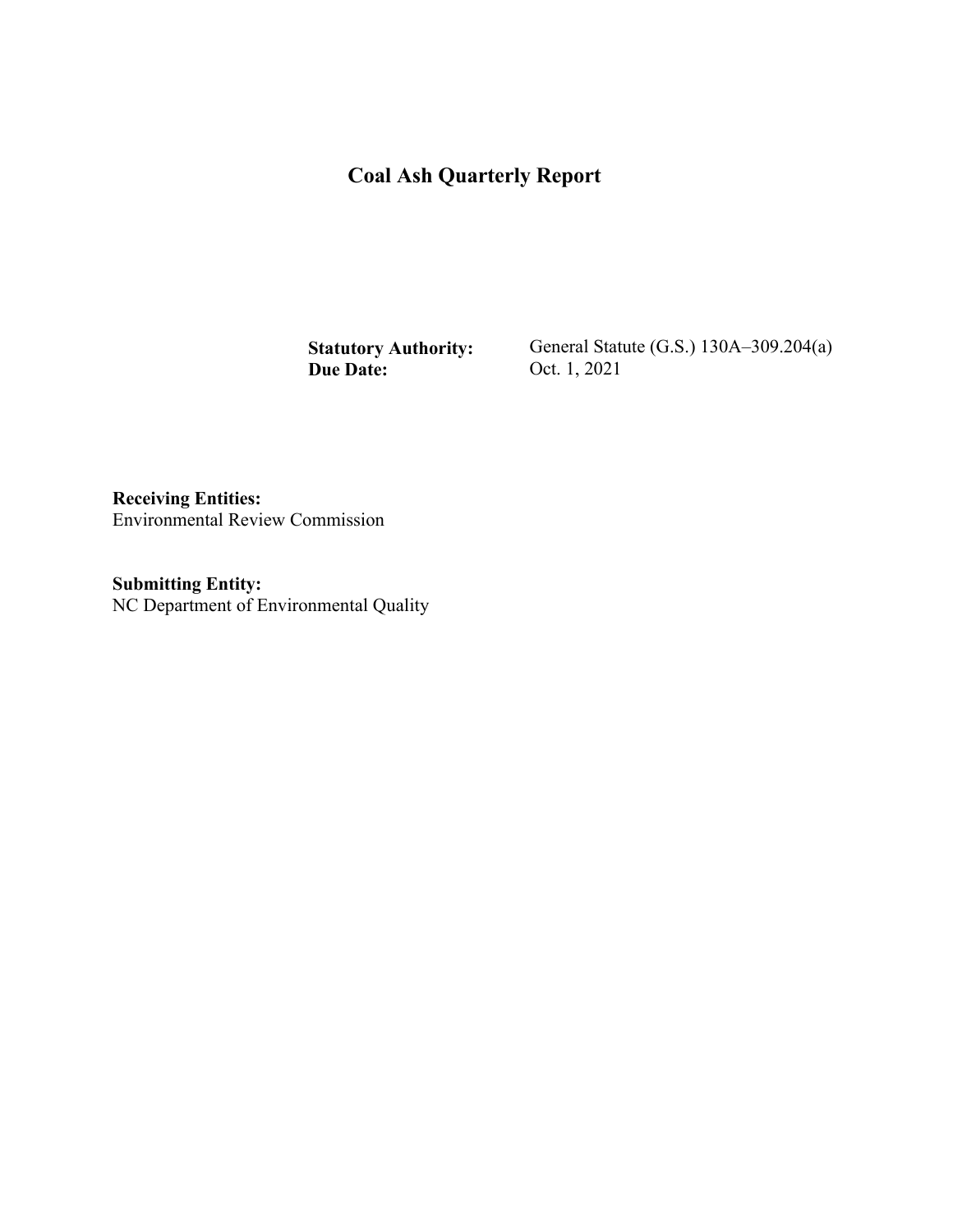#### **Department of Environmental Quality Quarterly Report October 1, 2021**

#### **Regulatory Background**

This report is submitted to meet the requirements of General Statute 130A–309.204, which requires the Department of Environmental Quality (DEQ) to submit quarterly reporting on operations, activities, programs and progress relating to coal combustion residuals surface impoundments. Specifically, General Statute (G.S.) 130A–309.204(a) states:

*The Department shall submit quarterly written reports to the Environmental Review Commission on its operations, activities, programs, and progress with respect to its obligations under this Part concerning all coal combustion residuals surface impoundments. At a minimum, the report shall include information concerning the status of assessment, corrective action, prioritization, and closure for each coal combustion residuals surface impoundment and information on costs connected therewith. The report shall include an executive summary of each annual Groundwater Protection and Restoration Report submitted to the Department by the operator of any coal combustion residuals surface impoundments pursuant to G.S. 130A–309.211(d) and a summary of all groundwater sampling, protection, and restoration activities related to the impoundment for the preceding year. The report shall also include an executive summary of each annual Surface Water Protection and Restoration Report submitted to the Department by the operator of any coal combustion residuals surface impoundments pursuant to G.S. 130A– 309.212(e) and a summary of all surface water sampling, protection, and restoration activities related to the impoundment for the preceding year, including the status of the identification, assessment, and correction of unpermitted discharges from coal combustion residuals surface impoundments to the surface waters of the State. The Department shall supplement the written reports required by this subsection with additional written and oral reports as may be requested by the Environmental Review Commission. The Department shall submit the written reports required by this subsection whether or not the General Assembly is in session at the time the report is due.*

#### **Report Structure**

This report is broken down by the N.C. Department of Environmental Quality Divisions of Water Resources, Waste Management, and Energy, Mineral, and Land Resources. The information provided is either on–going or has occurred since the submittal of the previous quarterly report.

#### **Acronyms**

The following acronyms may be used in the sections below:

- $A/M A$ pproval with Modifications
- BTVs Background Threshold Values
- CAP Corrective Action Plan
- CCR Coal Combustion Residuals
- CCP Coal Combustion Products
- COAR Certificate of Approval to Repair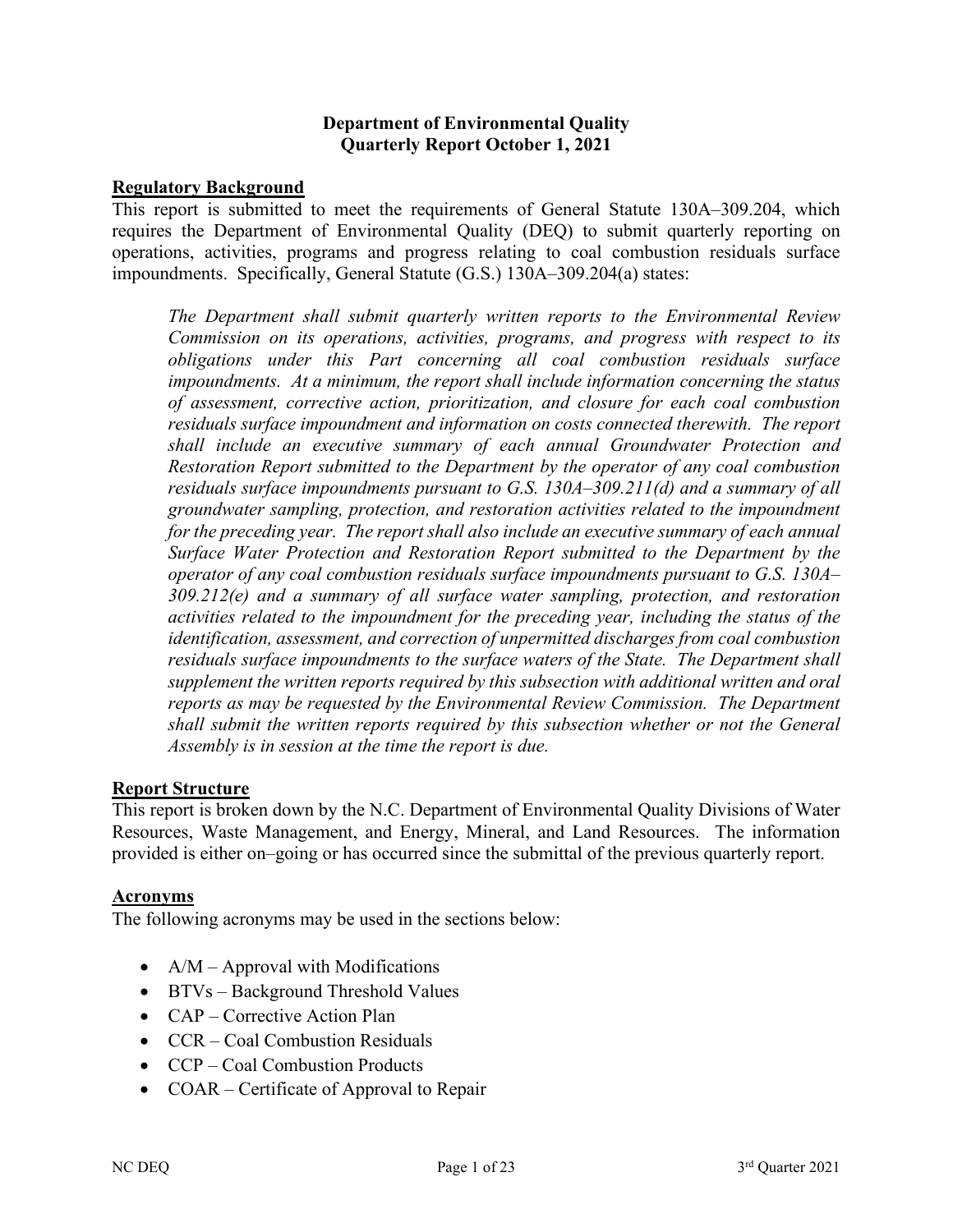- COFA Certificate of Final Approval
- CQA Construction Quality Assurance
- CSA Comprehensive Site Assessment
- DEQ North Carolina Department of Environmental Quality
- DORS Distribution of Residual Solids
- DWM Division of Waste Management
- DWR Division of Water Resources
- EAP Emergency Action Plan
- EMC Environmental Management Commission
- EOR Engineer of Record
- ESC or E&SC Erosion and Sediment Control Plan
- FGD Flue–gas Desulfurization
- NOD Notice of Deficiency
- NOI Notice of Intent
- NOI Notice of Inspection (DEMLR)
- NOV Notice of Violation
- NPDES National Pollution Discharge Elimination System
- PTC Permit to Construct
- PTO Permit to Operate
- SOC Special Order by Consent
- UIC Underground Injection Control
- WQMP Water Quality Monitoring Plan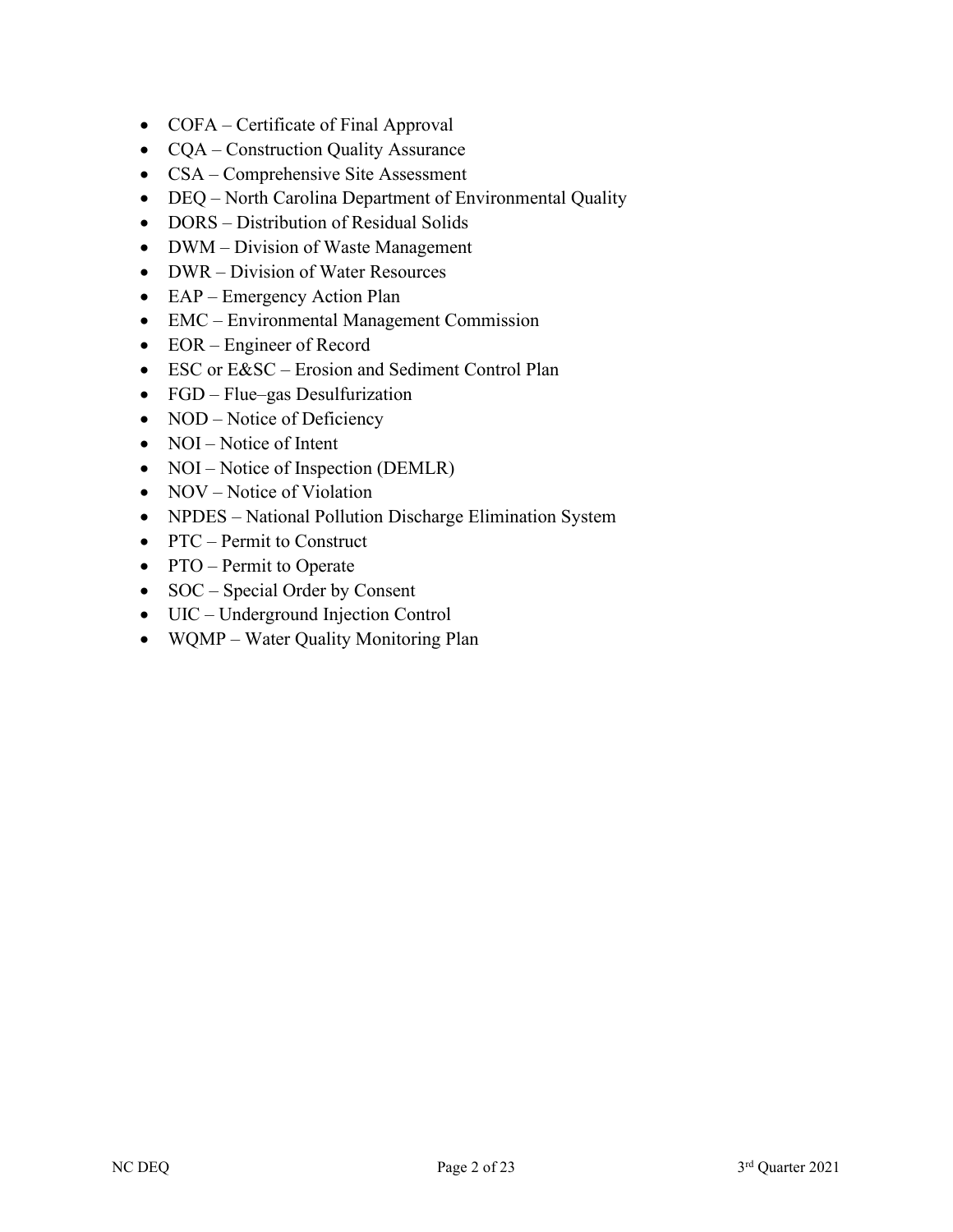#### **Division of Water Resources**

**Duke Energy facilities with Surface Impoundments**. Division of Water Resources regulates Surface Impoundments in accordance with the Coal Ash Management Act (CAMA) as well as the General Statute 143–215, *Control of Sources of Water Pollution; Permits Required* and State Administrative Code 15A NCAC 2L *Classification and Water Quality Standards Applicable to Groundwaters of the State.*

#### **General Status of Surface Impoundments:**

The following are general status notes for all facilities, except where stated.

Corrective Action Status

Individual site–specific status notes included in the next section.

Prioritization and Closure Status [G.S. 130A–309.213] Currently, all facilities are ranked as high, intermediate, or low priority.

- Facilities classified as high–risk per Session Law 2014–122 Senate Bill 729 Section 3.(b) are:
	- o Asheville Steam Station
	- o Dan River Combined Cycle Station
	- o Riverbend Steam Station
	- o L. V. Sutton Energy Complex

High–risk impoundments are required to be closed no later than December 31, 2019. Proposed plans were submitted by December 31, 2016.

- Facilities classified as intermediate–risk per Session Law 2016–95 House Bill 630 Section 3.(a) are:
	- o H. F. Lee Energy Complex
	- o Cape Fear Steam Electric Plant
	- o W. H. Weatherspoon Power Plant

These three facilities and the Buck Combined Cycle Station have also been selected by Duke Energy for beneficiation under G.S. 130A–309.216. Per G.S. 130A–309.216(c), sites selected for ash beneficiation projects shall be closed no later than December 31, 2029.

- Facilities classified as low risk per G.S. 130A–309.213 are:
	- o Allen Steam Station
	- o Belews Creek Steam Station
	- o Buck Combined Cycle Station
	- o James E. Rogers Energy Complex (formerly Cliffside Steam Station)
	- o Marshall Steam Station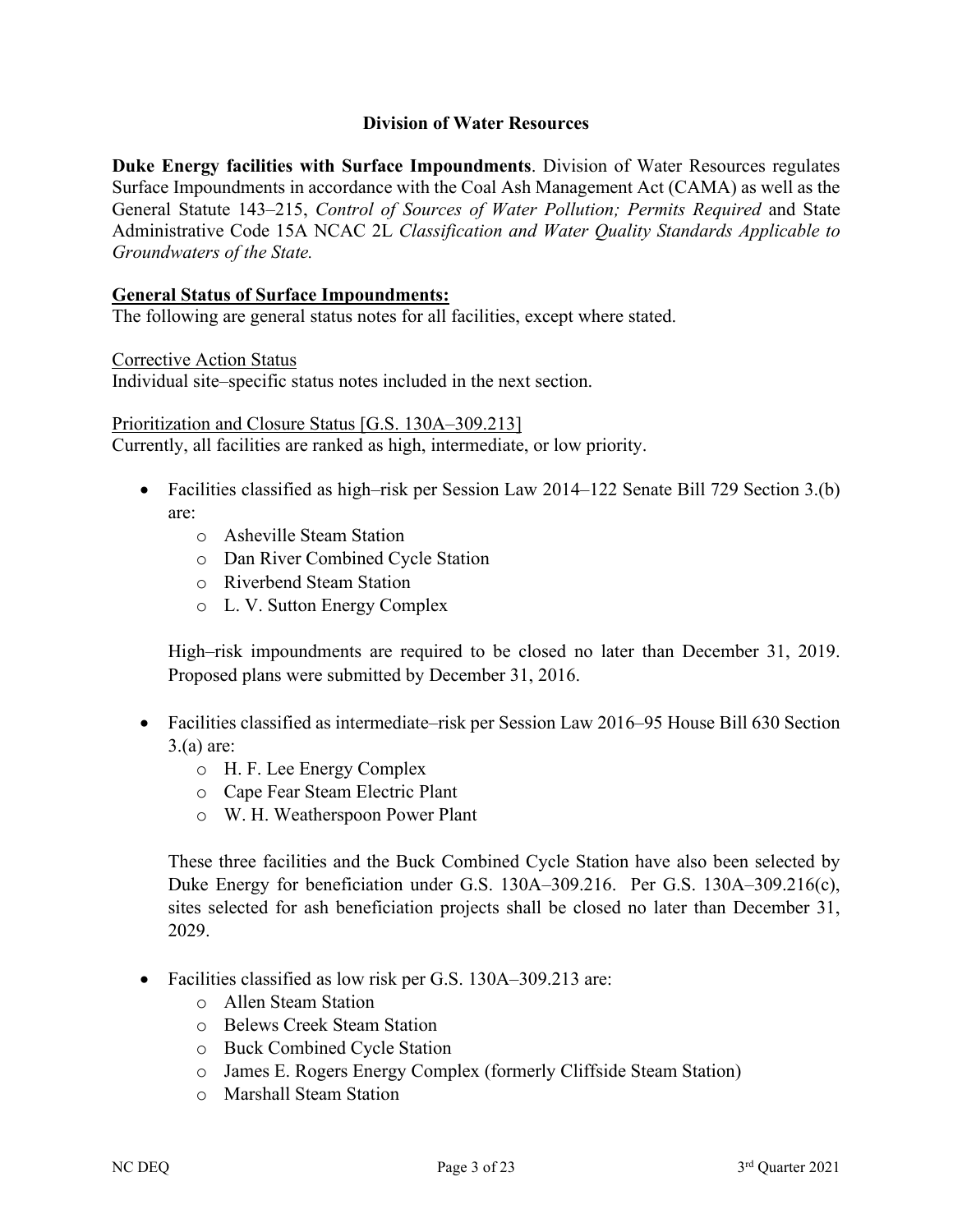- o Mayo Steam Electric Plant
- o Roxboro Steam Electric Plant

On November 13, 2018, DEQ deemed that these facilities are low risk based on criteria under G.S. 130A–309.213(d)(1).

Low–risk impoundments are required to be closed no later than December 31, 2029. A proposed closure plan for low–risk impoundments must be submitted no later than December 31, 2019. Intermediate–risk impoundments are required to be closed no later than December 31, 2024. A proposed closure plan for intermediate–risk impoundments must be submitted no later than December 31, 2019.

Per G.S. 130A–309.216, Duke Energy was required to identify, at a minimum, three sites for beneficial reuse. Along with the Cape Fear Steam Electric Plant, H.F. Lee Energy Complex, and the W. H. Weatherspoon Power Plan, the Buck Combined Cycle Station was additionally selected for beneficial reuse. G.S. 130A–309.216(c) states that sites selected for beneficiation projects must close by December 31, 2029.

### General Costs [G.S. 130–309.214(m)]

Costs are required to be included with the site closure plans and corrective action plans.

- Closure plans for the high–risk impoundments were submitted in January 2017 but were deemed incomplete by the DEQ. These plans included general cost estimates and were labeled confidential.
- Updated corrective action plans have yet to be submitted for several facilities. Once corrective action plans are approved, then a final cost estimate can be determined.

#### **Site Specific Actions for Surface Impoundments**

The following site–specific actions and status notes have occurred since the submittal of the previous quarterly report.

All Facilities

• No update this quarter.

Allen Steam Station

- Assessment and Corrective Action Status
	- o July 9, 2021 Updated CAP Report for the Impoundments and Other Primary and Secondary Sources Conditional Approval and Additional Information Request letter sent to Duke.
- Closure Status
	- o October 28, 2020 DEQ approves the Closure Plan.
- NPDES permit NC0004979
	- $\circ$  July 26, 2021 Major modification issued. Modification became effective August 1, 2021.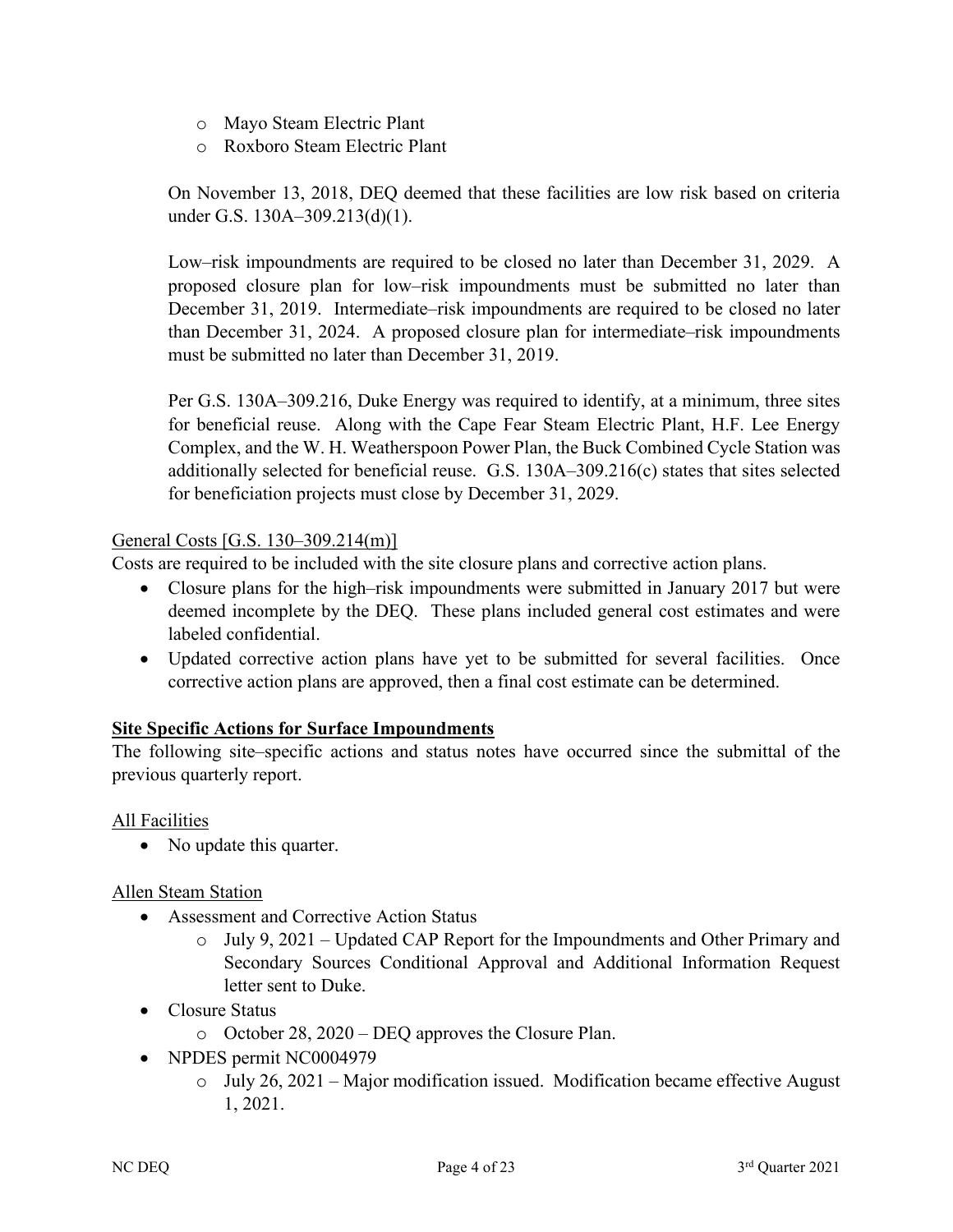- SOC S17-009
	- o Amendment is on hold.

## Asheville Steam Electric Plant

- Assessment and Corrective Action Status
	- o July 14, 2021 Updated CSA for Impoundments and Other Primary and Secondary Sources Comment letter sent to Duke.
- Closure Status
	- o June 7, 2021 Asheville 1982 Basin Certification of Compliance with CAMA Closure Requirements sent to Duke.
	- o May 28, 2021 Documentation of Compliance with CAMA 1982 basin sent to Duke.
	- o Excavation of the 1964 Basin is in progress.
	- o Excavation of the 1982 Basin is complete.
- NPDES permit NC0000396
	- o July 8, 2021 Minor permit modification was issued.
- SOC  $S17-010$ 
	- o No update this quarter.

### Belews Creek Steam Station

- Assessment and Corrective Action Status
	- o July 13, 2021 CSA for Other Primary and Secondary Sources (Coal Pile and Gypsum Pad) Comment letter sent to Duke.
	- o July 7, 2021 Updated CAP Report for the Impoundments and Other Primary and Secondary Sources Conditional Approval and Additional Information Request letter sent to Duke.
- Closure Status
	- o Closure is on-going.
- NPDES permit NC0024406
	- o March 10, 2021 Major modification issued and became effective April 1, 2021. Permit expires February 29, 2024.
- SOC S18-004
	- o No update this quarter.
- SOC S18-009
	- o No update this quarter.

# Buck Combined Cycle Station

- Assessment and Corrective Action Status
	- o July 12, 2021 –Updated CSA for Impoundments and Other Primary and Secondary Sources (Coal Pile) Comment letter sent to Duke.
- Closure Status
	- o Closure is on-going.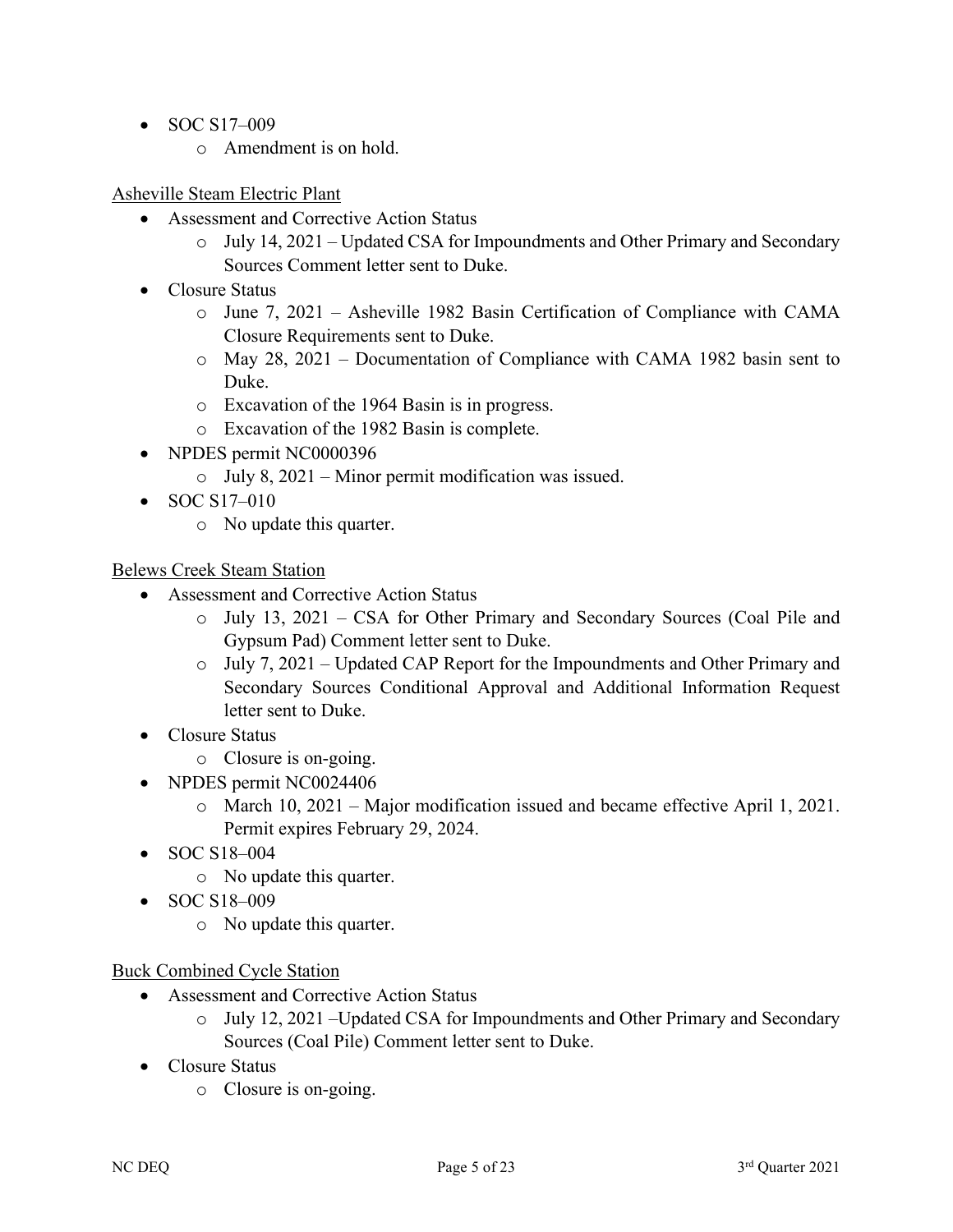- NPDES Permit NC0004774
	- o No update this quarter.
- SOC S18-004
	- o No update this quarter.

Cape Fear Steam Electric Plant

- Assessment and Corrective Action Status
	- o July 14, 2021 Updated CSA for Impoundments and Other Primary and Secondary Sources Comment letter sent to Duke.
- Closure Status
	- o Closure is on-going.
- NPDES permit NC0003433
	- o No update this quarter.
- SOC S19-001
	- o No update this quarter.

# James E. Rogers Energy Complex (Formerly Cliffside Steam Station)

- Assessment and Corrective Action Status
	- o July 9, 2021 Updated CAP Report for the Impoundments and Other Primary and Secondary Sources Conditional Approval and Additional Information Request letter sent to Duke.
- Closure Status
	- o Permit held pending changes to 40 CFR 423 being finalized.
	- $\circ$  February 12, 2021 Second public notice (with additional changes)
	- o Closure is on-going.
	- o Excavation of the Inactive Units 1–4 is complete.
- NPDES permit NC0005088
	- o June 11, 2021 Major permit modification issued. Modification became effective July 1, 2021.
- SOC S17-009
	- o Amendment is on hold.

# Dan River Combined Cycle Station

- Assessment and Corrective Action Status
	- o July 9, 2021 Updated CAP Report for the Impoundments and Other Primary and Secondary Sources Conditional Approval and Additional Information Request letter sent to Duke.
- Closure Status
	- o March 30, 2021 DEQ informs Duke Energy that the 30-year post-closure period began on March 2, 2021 (date of DEQ's closure response letter).
	- o March 2, 2021 DEQ provides response to Duke Energy on the May 19, 2020 Closure Report.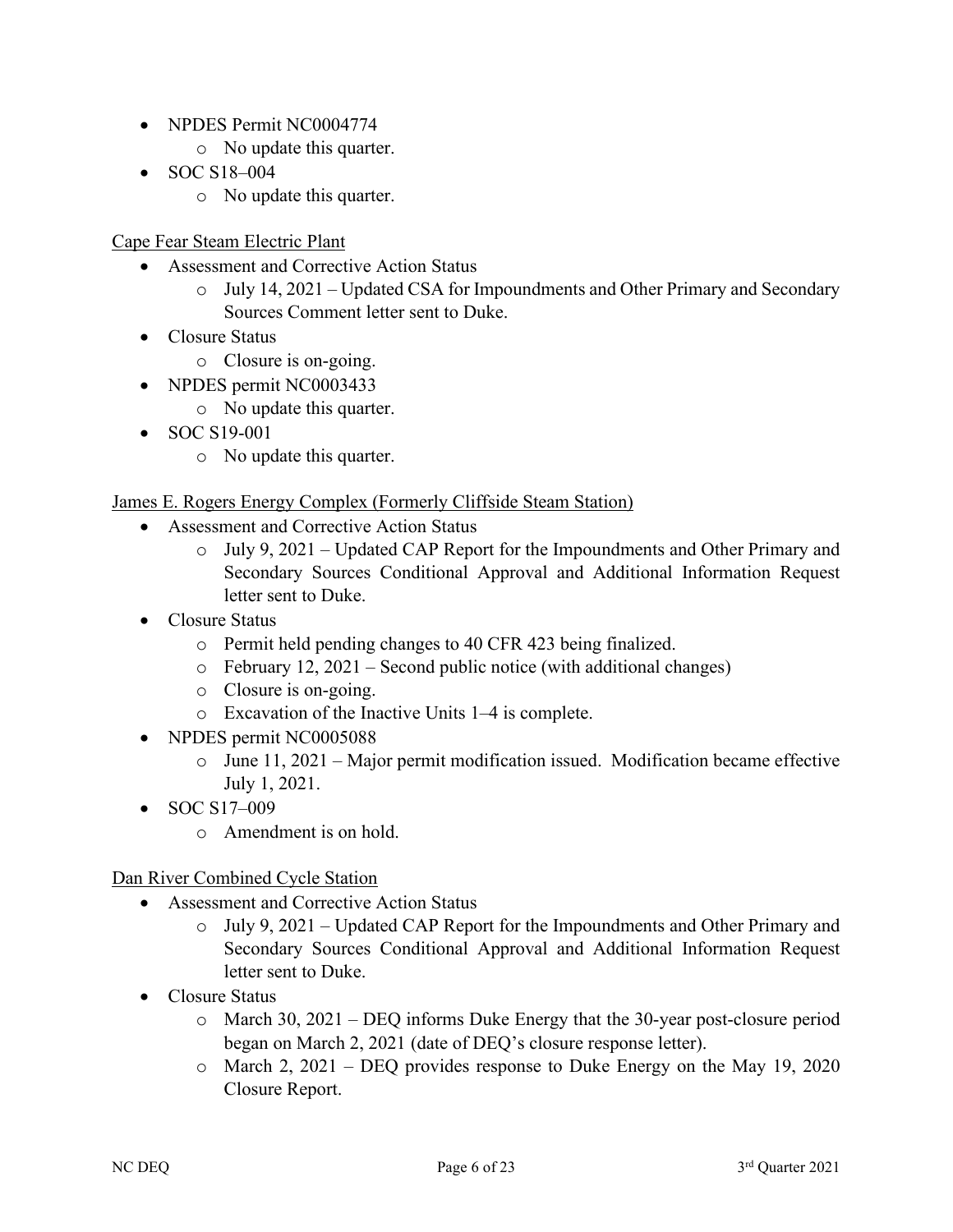- o Excavation is complete.
- NPDES permit NC0003468
	- o June 3, 2021 Permit renewal application received. Review pending.

## H. F. Lee Energy Complex

- Assessment and Corrective Action Status
	- o July 16, 2021 Updated CSA for Impoundments and Other Primary and Secondary Sources Comment letter sent to Duke.
- Closure Status
	- o Closure is on-going.
- NPDES permit NC0003417
	- o August 10, 2021 Draft permit was submitted for public notice.
- SOC S18-006
	- o No update this quarter.

#### Marshall Steam Station

- Assessment and Corrective Action Status
	- o July 9, 2021 Updated CAP Report for the Impoundments and Other Primary and Secondary Sources Conditional Approval and Additional Information Request letter sent to Duke.
- Closure Status
	- o Closure is on-going.
- NPDES permit NC0004987
	- o May 8, 2021 Major permit modification was issued. Permit became effective June 1, 2021.
- SOC S17-009
	- o Amendment is on hold.

#### Mayo Steam Electric Plant

- Assessment and Corrective Action Status
	- o July 19, 2021 CSA for Other Primary and Secondary Sources (Gypsum Pad and Low Volume Wastewater Pond) Comment letter sent to Duke.
	- $\circ$  July 9, 2021 Updated CAP Report for the Impoundments and Other Primary and Secondary Sources Conditional Approval and Additional Information Request letter sent to Duke.
- Closure Status
	- o Closure is on-going.
- NPDES permit NC0038377
	- $\circ$  July 27, 2021 Draft permit submitted for public notice.
- SOC S18-005
	- o No update this quarter.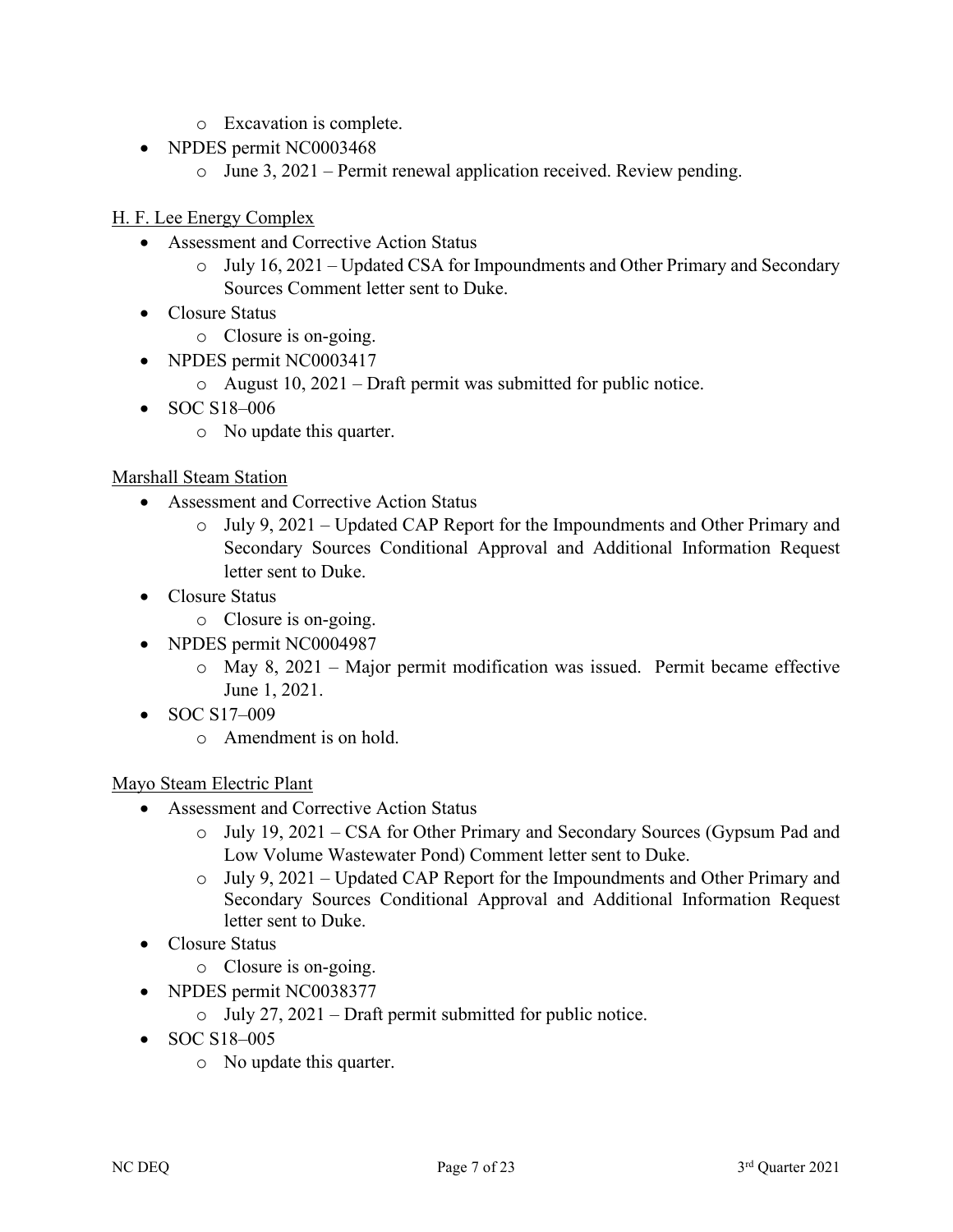# Riverbend Steam Station

- Assessment and Corrective Action Status
	- o July 9, 2021 Updated CAP Report for the Impoundments and Other Primary and Secondary Sources Conditional Approval and Additional Information Request letter sent to Duke.
- Closure Status
	- o March 30, 2021 DEQ informs Duke Energy that the 30-year post-closure period began on October 9, 2020 (date of DEQ's closure response letter).
	- o October 9, 2020 DEQ approves the Closure Report.
	- o Excavation is complete.
- NPDES permit NC0004961
	- o February 15, 2021 Permit issued. Effective date is March 1, 2021.
- SOC S16–005
	- o No update this quarter.

### Roxboro Steam Electric Plant

- Assessment and Corrective Action Status
	- o March 31, 2021 Duke Energy submits a CSA for other primary and secondary sources. This includes the Coal Storage Pile
		- DWR is currently reviewing.
- Closure Status
	- o Closure is on-going.
- NPDES permit NC0003425
	- o June 25, 2021 Major permit modification was issued. Permit became effective August 1, 2021.
- SOC S18-005
	- o No update this quarter.

# L. V. Sutton Energy Complex

- Assessment and Corrective Action Status
	- $\circ$  July 9, 2021 Updated CAP Report for the Impoundments and Other Primary and Secondary Sources Conditional Approval and Additional Information Request letter sent to Duke.
- Closure Status
	- o June 3, 2021 Certification of Compliance with CAMA Closure Requirements letter sent to Duke.
	- o Excavation of the 1971 Basin is complete.
	- o Excavation of the 1984 Basin is complete.
- NPDES permit NC0001422
	- o March 29, 2021 Major modification application received.
		- Review pending.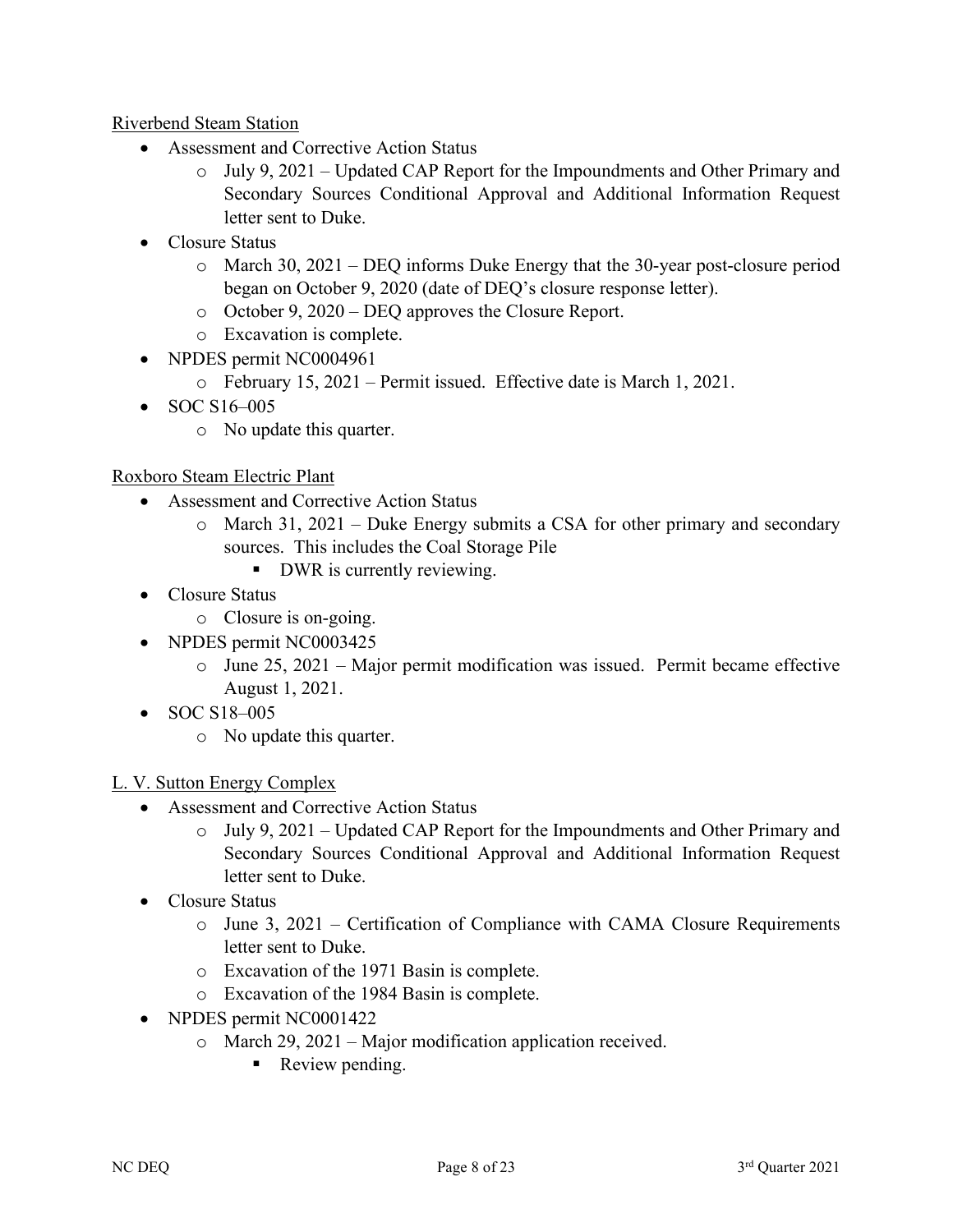### W. H. Weatherspoon Power Plant

- Assessment and Corrective Action Status
	- o July 15, 2021 Updated CSA for Impoundments and Other Primary and Secondary Sources Comment letter sent to Duke.
- Closure Status
	- o Closure is on-going.
- NPDES permit NC0005363
	- o No update this quarter.
- SOC S19-006
	- o No updates this quarter.

### **Annual Groundwater Protection and Restoration Report Summary**

The Annual Groundwater Protection and Restoration Reports have been uploaded to the [DEQ](https://edocs.deq.nc.gov/WaterResources/Browse.aspx?startid=221202&dbid=0&cr=1)  [website.](https://edocs.deq.nc.gov/WaterResources/Browse.aspx?startid=221202&dbid=0&cr=1) Since the reports are very concise, they do not lend themselves to being summarized. The report summarizes all groundwater sampling, protection, and restoration activities related to the impoundment for the preceding year.

### **Annual Surface Water Protection and Restoration Report Summary**

The Annual Surface Water Protection and Restoration Reports have been uploaded to the DEQ [website.](https://edocs.deq.nc.gov/WaterResources/Browse.aspx?startid=221202&dbid=0&cr=1) Since the reports are very concise, they do not lend themselves to being summarized. The report summarizes all groundwater sampling, protection, and restoration activities related to the impoundment for the preceding year.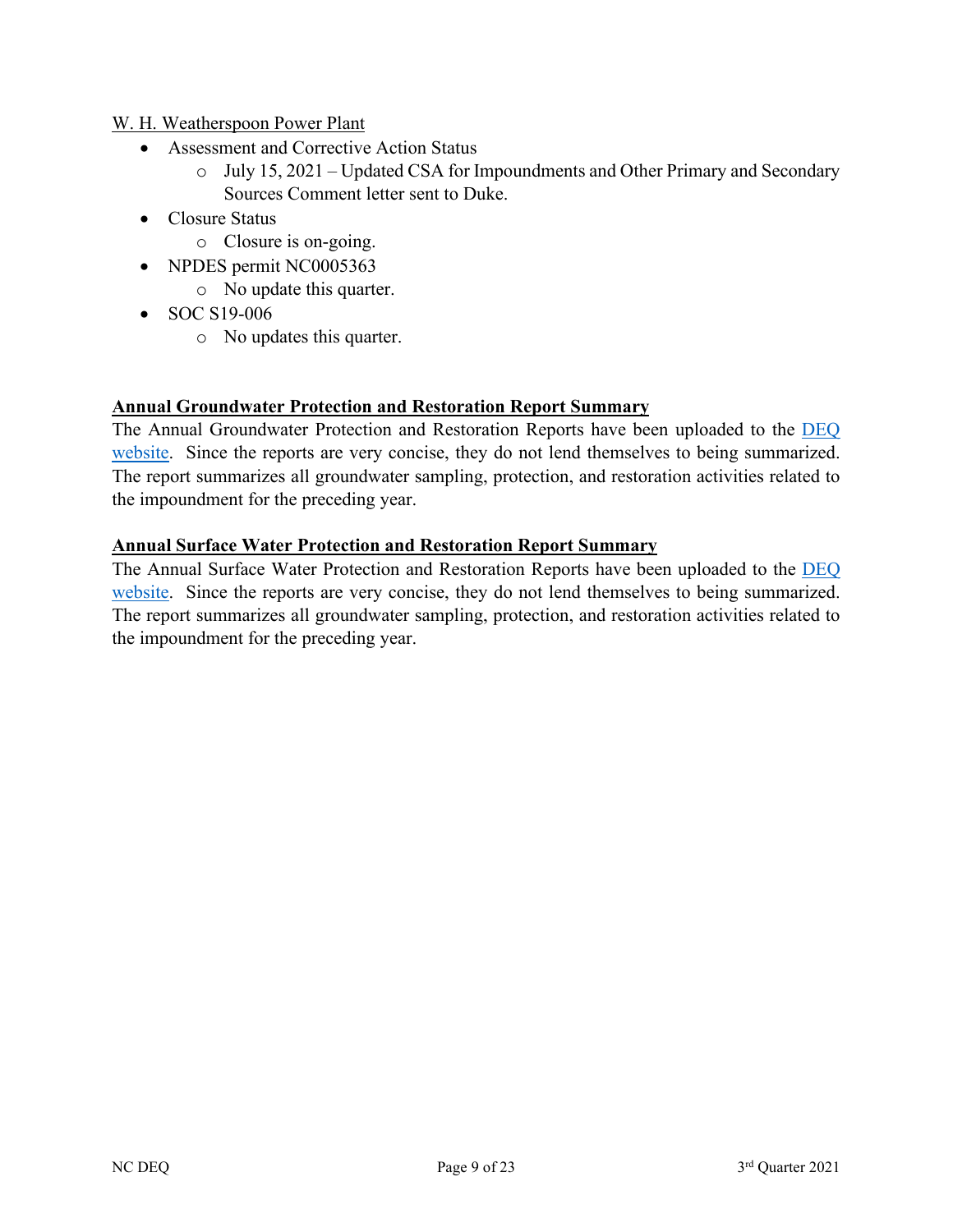# **Division of Waste Management**

# **LANDFILLS AT DUKE ENERGY COAL ASH FACILITIES**

Allen Steam Station – Gaston County (current coal fired)

- Excavation Plan
	- o Excavation and clearing begun in the area of the 3619 landfill.
- 3612–INDUS–2008: Retired Ash Basin Landfill (open, double–lined, landfill constructed on top of retired ash basin)
	- o No update this quarter.
- 3619-INDUS-20XX: North Starter Landfill
	- o June 11, 2021 PTC and PTO issued
- 3620-INUDS-20XX: South Starter Landfill
	- o No update this quarter.
- 3621-INDUS-20XX: Basin Landfill
	- o No update this quarter.

Asheville Steam Electric Plant – Buncombe County (retired coal–fired plant, converted to combined cycle turbine)

- Excavation Plan
	- o No update this quarter.
- $\bullet$  1119–INUDS–2020
	- o Continued landfill operations (ash excavated from the 1964 ash basin).
	- $\circ$  Landfill nears 50% of designed capacity, completion is expected in  $2<sup>nd</sup>$  quarter 2022.

Belews Creek Steam Station – Stokes County (current coal fired)

- Excavation Plan
	- o No update this quarter.
- 8503–INDUS–1984: Pine Hall Road Landfill (closed, unlined composite cap system)
	- o Currently assessing the limits of the unlined/earthen capped area of the landfill (flat area), for extent and stability.
	- o Groundwater Assessment
		- No update this quarter.
- 8504–INDUS–2007: Craig Road Landfill (open, lined)
	- o No update this quarter.
	- o Groundwater Assessment
		- No update this quarter.
- 8505–INDUS–2008: Flue Gas Desulfurization (FGD) Landfill (open, lined)
	- o No updates at this time.
	- o Groundwater Assessment
		- No update this quarter.
- 8506-INDUS-20XX: Basin Landfill
	- o July 21, 2021- Pre-construction meeting held on site
	- o July 9, 2021 PTC and PTO issued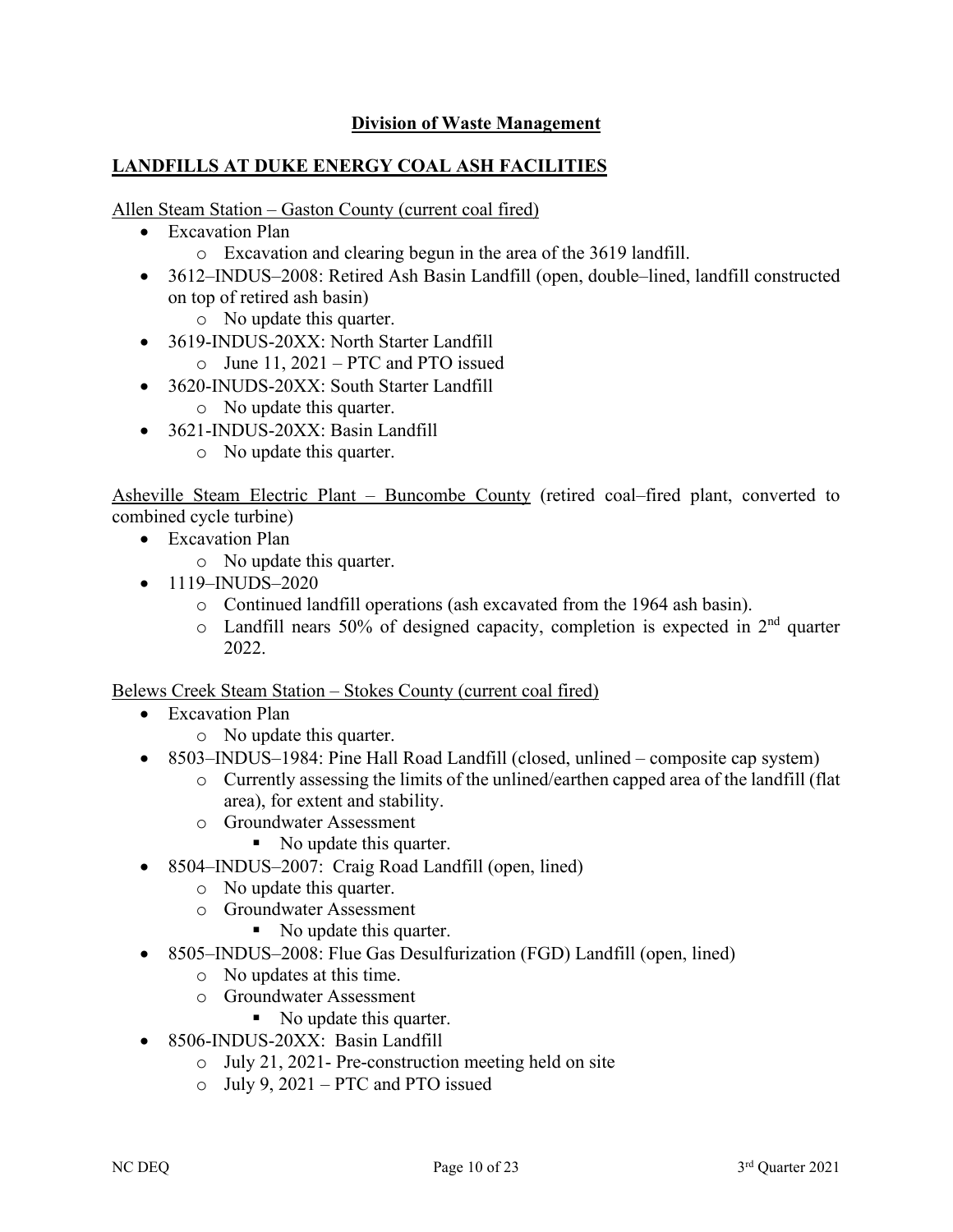Dan River Steam Station – Rockingham County (retired coal–fired plant, converted to combined cycle turbine)

- 7906–INDUS–2016: CCR Landfill (open, lined)
	- o July 9, 2021 Recordation of the Closure Permit

Mayo Steam Electric Plant – Person County (current coal fired)

- Excavation Plan
	- o No update this quarter
- 7305–INDUS–2012: CCR Landfill (open, double lined)
	- o No update this quarter.
	- o Groundwater Assessment
		- No update this quarter.
- 7307-INDUS-20XX: Basin Landfill
	- o August 27, 2021 End of public comment period for draft PTC and PTO
	- $\circ$  August 10, 2021 Virtual public hearing for draft permit
	- o July 19, 2021 Beginning of public comment period for draft PTC and PTO.

Marshall Steam Station – Catawba County (current coal fired)

- Excavation Plan
	- o No update this quarter.
- 1804–INDUS–1983: Dry Ash Landfill (closed, unlined Phase 2 composite cap system)
	- o Phase 1/Area 1 to be closed by excavation
		- $\blacksquare$  July 27, 2021 Duke submitted permit modification for closure by excavation
		- August 3,  $2021$  Duke submitted request for E&SC measures and tree removal
		- August 4,  $2021 DEQ$  issued approval for E&SC measures and tree removal
		- August 6,  $2021 DEQ$  issued approval of permit modification
	- o Groundwater Assessment
		- No update this quarter.
- 1809–INDUS: FGD Landfill (closed, lined)
	- o No update this quarter.
	- o Groundwater Assessment
		- No update this quarter.
- 1812–INDUS–2008: Industrial Landfill #1 (open, double–lined)
	- o Continued operation of landfill Phase 1, Cells 3 and 4.
	- o Phase 2, Cell 5 under construction.
	- o July 14, 2021 Site visit to inspect construction of Cell 5.
- MAR-152: Storm Water Reroute Project
	- o July 8, 2021 DEQ issued approval of Blasting Plan.
	- o June 25, 2021 Duke submitted Blasting Plan.
	- o June 18, 2021 Visual Removal Verification letter for Area 3, Grid AO-8.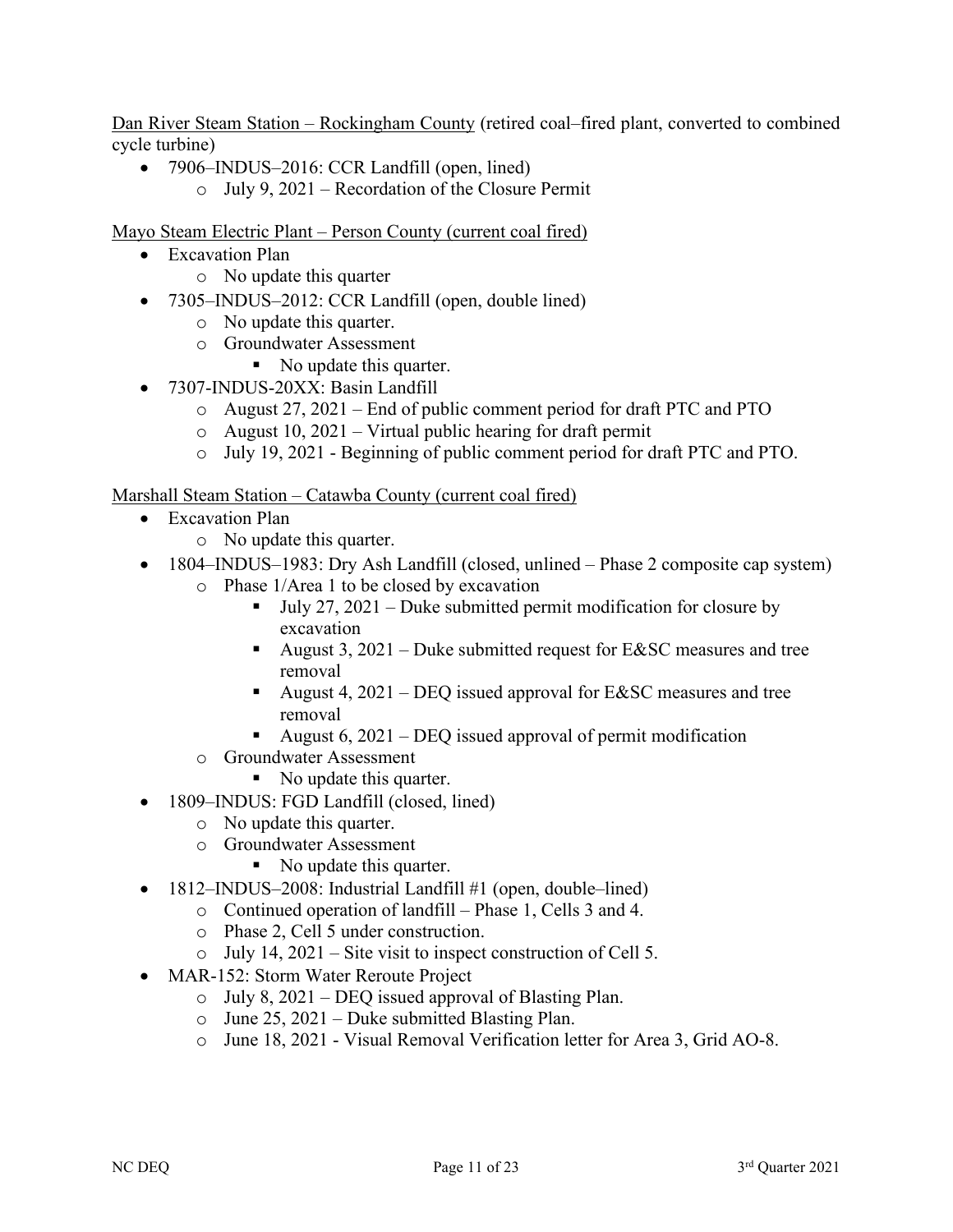Rogers Energy Complex – Rutherford County (current coal fired)

- Excavation Plan
	- o No update this quarter
- 8106–INDUS–2009: CCR Landfill (open, lined)
	- $\circ$  July 2021 Phase 3 in operation
	- $\circ$  July 26, 2021 Phase 4, PTO issued

Roxboro Steam Electric Plant – Person County (current coal fired)

- Excavation Plan
	- o No update this quarter
- 7302–INDUS–2021: Proposed new onsite landfill expansion (double lined, partially on top of excavated ash basin)
	- o July 27, 2021 DEQ issued PTC and PTO permit, Phases 7-12
	- o July 2, 2021 End of 45-day public comment period for draft PTC and PTO.

Sutton Steam Electric Plant – New Hanover County (retired coal–fired plant, converted to combined cycle turbine)

- 6512–INDUS–2016: CCR Landfill (closed, double lined)
	- o No update this quarter.

# **LANDFILLS NOT ON DUKE ENERGY FACILITIES**

Halifax County Industrial Landfill – Halifax County Westmoreland Partners, Roanoke Valley Energy Plant (retired coal–fired plant, plant closed)

- 4204–INDUS–1994: Halifax County Coal Ash Landfill (open/inactive, lined)
	- o No update this quarter.

# **DUKE ENERGY FACILITIES WITHOUT LANDFILLS**

Buck Steam Station – Rowan County (retired coal–fired plant, converted to combined cycle turbine)

- Excavation Plan
	- o No update this quarter.
- Continued operation of STAR plant.

Cape Fear Steam Electric Plant – Chatham County (retired coal–fired plant, no electricity production)

- Excavation Plan
	- o No update this quarter.
- Continued operation of STAR plant.

H.F. Lee Steam Electric Plant – Wayne County (retired coal–fired plant, converted to combined cycle turbine)

- Excavation Plan
	- o No update this quarter.
- Continued operation of STAR plant.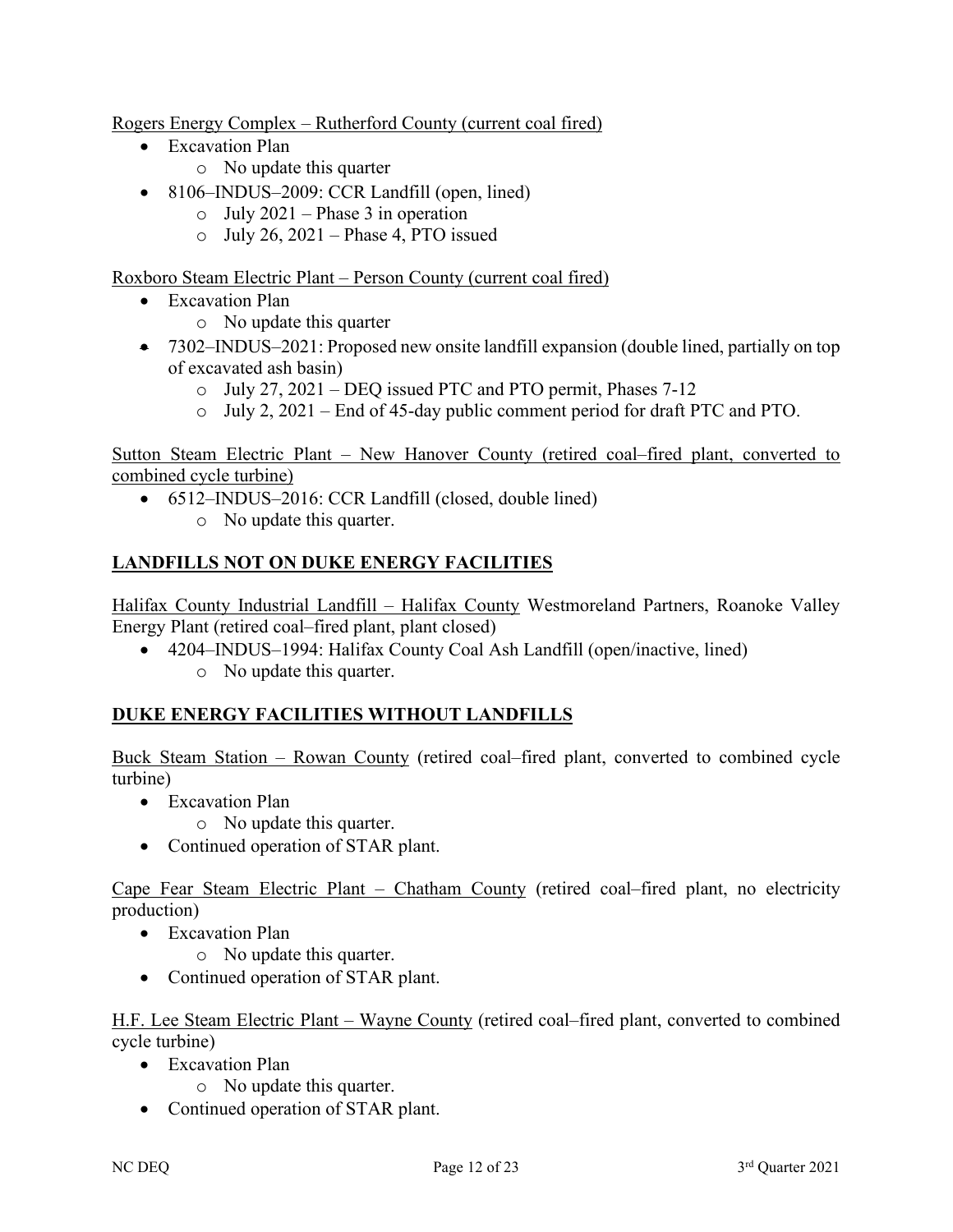Riverbend Steam Station – Gaston County (retired coal–fired facility, no electricity)

• No update this quarter.

Weatherspoon Steam Electric Plant – Robeson County (retired coal–fired facility, no electricity)

- Excavation Plan
	- o No update this quarter.
- Continued excavation of CCR and trucked to concrete factory in South Carolina.

# **COAL COMBUSTION PRODUCT (CCP) STRUCTURAL FILLS**

The Section regulates large structural fills (greater than 8,000 tons per acre or 80,000 tons per project) in accordance with CAMA and small existing structural fills in accordance with 15A NCAC 13B .1713.

Greater Asheville Regional Airport Authority (GARAA), 1117-STRUC-2020, Buncombe County

• No update this quarter.

Brickhaven No. 2, Mine Track "A," 1910–STRUC–2015 – Chatham County

• No update this quarter.

### Colon Mine Site – Lee County, 5306–STRUC–2015

• July  $26$ ,  $2021 - DEQ$  rescinded permit.

**Inventory of structural fills greater than 10,000 cy, per Session Law 2014 122:** [http://deq.nc.gov/about/divisions/waste–management/solid–waste–section/coal–combustion–](http://deq.nc.gov/about/divisions/waste-management/solid-waste-section/coal-combustion-byproducts) [byproducts.](http://deq.nc.gov/about/divisions/waste-management/solid-waste-section/coal-combustion-byproducts)

#### **Groundwater Assessment and Corrective Action**

#### Roxboro Steam Station Gypsum Storage Pad (CCB0003)

• No update this quarter.

Belews Creek Steam Station Structural Fill (CCB0070)

• June 29, 2021 – DEQ approved Water Quality Monitoring Plan.

#### Swift Creek in Nash County (CCB0057)

• No update this quarter.

Arthur's Creek/Henry Long Property in Northampton County (CCB0064)

• No update this quarter.

# **HISTORIC ASH MANAGEMENT AREA**

#### 6806–INDUS– Eno Power Plant – historic coal ash storage area

• No update this quarter.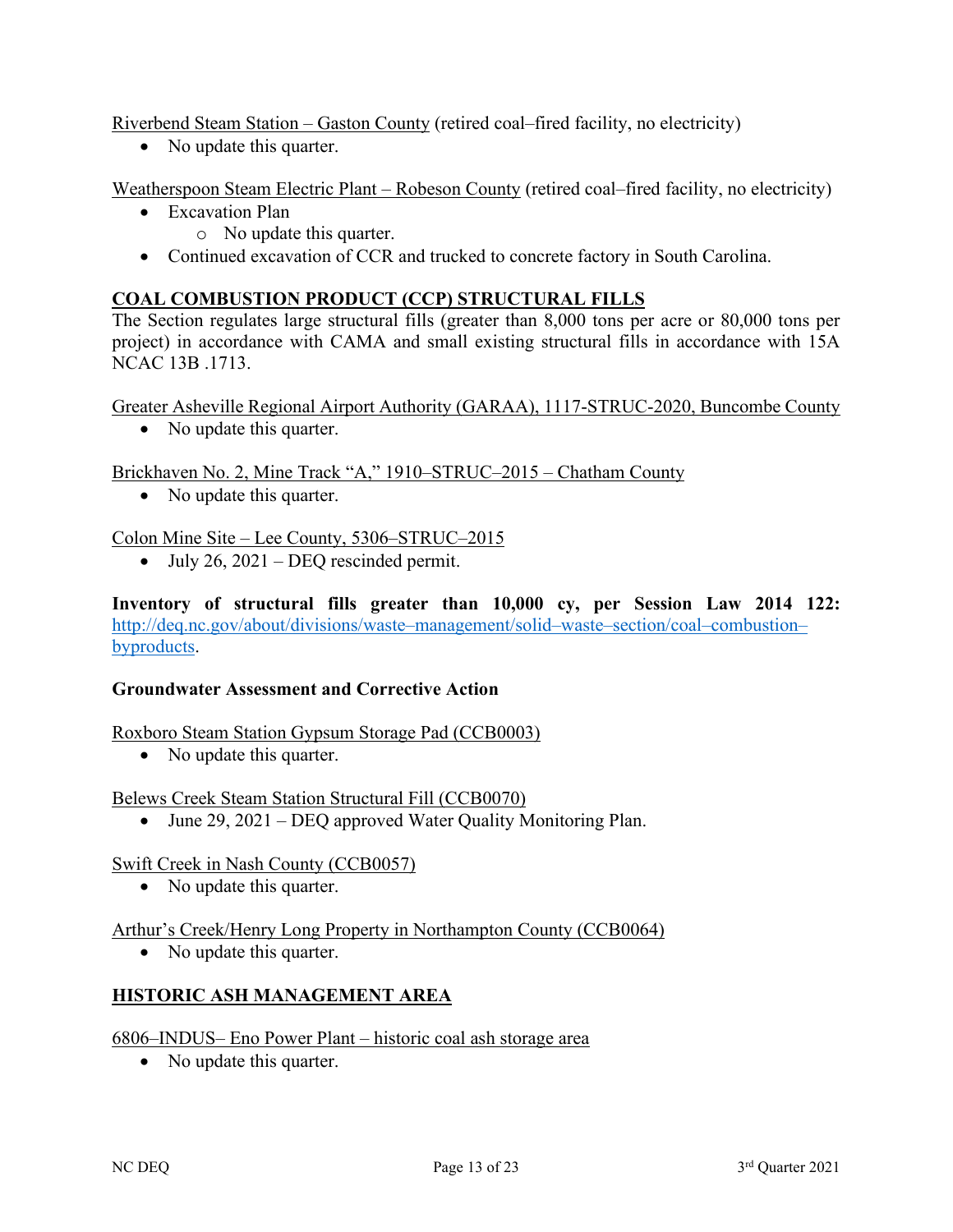# **Division of Energy, Mineral, and Land Resources**

**Duke and other Company facilities with dams, construction development, industrial activities, and mining operations-** The North Carolina Division of Energy, Mineral, and Land Resources regulates industrial coal combustion residual landfills in accordance with CAMA as well as the State Dam Safety Law (NCGS 143-215.23), the Sedimentation Pollution Control Act (NCGS 113A-50), the Mining Act (NCGS 74-46), and the State Stormwater Program under the authority of multiple Session Laws along with their associated Administrative Code.

### **Allen Steam Station**

- Dam Safety
	- o No update this quarter.
- Erosion and Sediment Control and Construction Storm Water
	- o No update this quarter.
- NPDES Storm Water
	- o No update this quarter.

# **Asheville Steam Electric Plant**

- Dam Safety
	- o BUNCO-088 (ASHEVILLE LAKE JULIAN DAM)
		- $\blacksquare$  05/25/21 Received submittal for the repair of the existing dam in order to improve the north abutment ditch to contain surface flows for BUNCO-088 Scope 9.
- Erosion and Sediment Control and Construction Storm Water
	- o No update this quarter.
- NPDES Storm Water
	- o No update this quarter.

# **Belews Creek Steam Station**

- Dam Safety
	- o STOKE-116 (BELEWS CREEK ACTIVE ASH BASIN DAM)<br>■ 06/22/21 = Received revised submittal for the modificat
		- $06/22/21$  Received revised submittal for the modification of the existing dam in order to accommodate the planned closure of the ash basin and construction of the landfill for STOKE-116 Scope 10.
			- $06/30/21$  Certificate of Approval to Modify issued.
	- o STOKE-120 (BELEWS CREEK HOLDING BASIN DAM)
		- $\bullet$  06/22/21 Received revised submittal for the modification of the existing dam in order to accommodate the planned closure of the ash basin and construction of the landfill for STOKE-120 Scope 2.
			- 06/30/21 Certificate of Approval to Modify issued.
	- o STOKE-121 (BELEWS CREEK RETENTION BASIN DAM)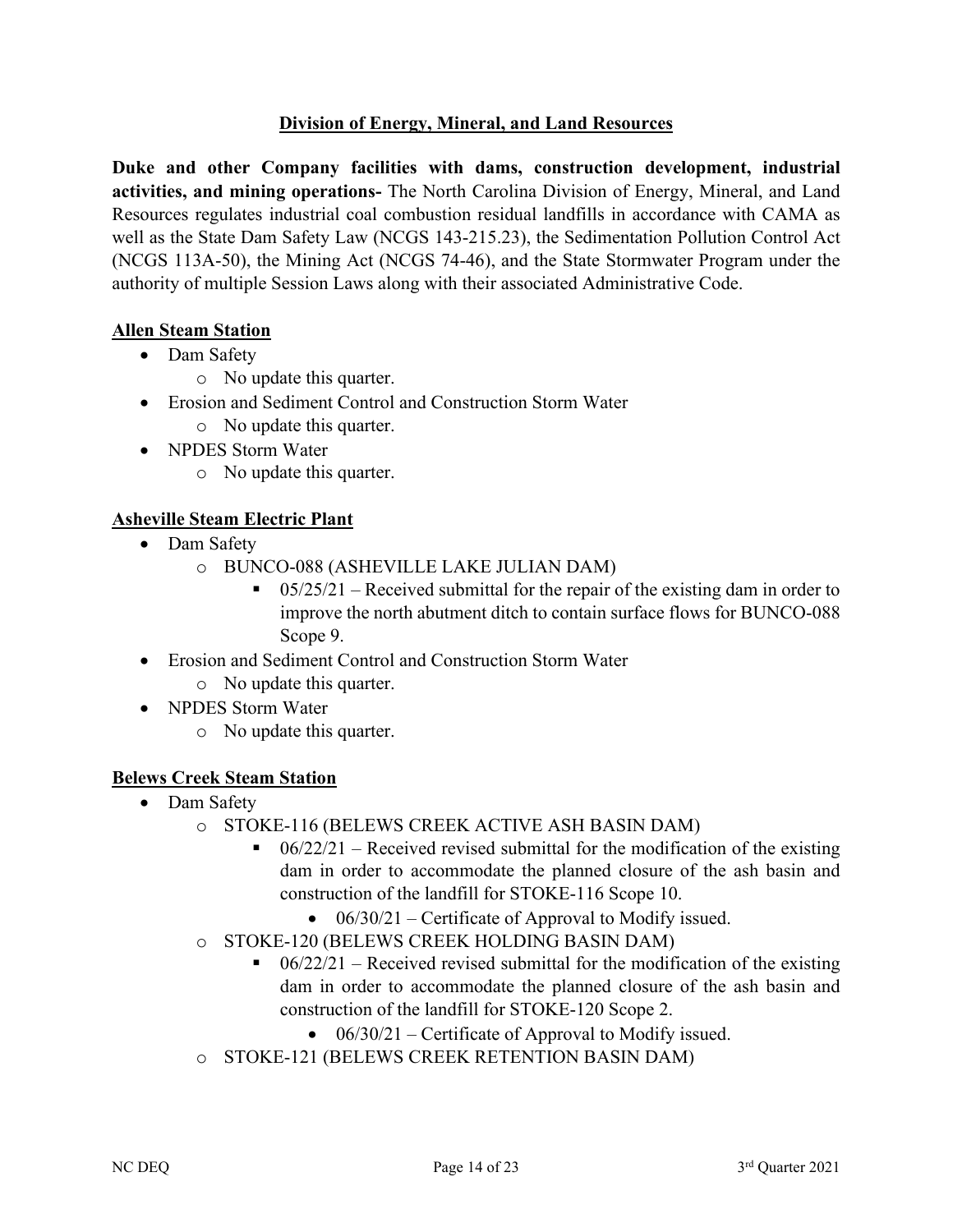- $\bullet$  06/22/21 Received submittal for the modification of the existing dam in order to accommodate the planned closure of the ash basin and construction of the landfill for STOKE-121 Scope 3.
	- $06/30/21$  Certificate of Approval to Modify issued.
- o STOKE-117 (BELEWS CREEK SADDLE DIKE #1)
	- $\blacksquare$  7/9/21 Notice of Inspection Issued.
	- $\bullet$  6/10/21 Annual Inspection Performed.
- o STOKE-118 (BELEWS CREEK SADDLE DIKE #2)
	- $\blacksquare$  7/9/21 Notice of Inspection Issued.
	- $\bullet$  6/10/21 Annual Inspection Performed.
- o STOKE-119 (BELEWS CREEK SADDLE DIKE #3)
	- $\blacksquare$  7/9/21 Notice of Inspection Issued.
	- $\bullet$  6/10/21 Annual Inspection Performed.
- o ROCKI-235 (BELEWS CREEK SADDLE DIKE #4)
	- $\blacksquare$  7/9/21 Notice of Inspection Issued.
	- $\bullet$  6/10/21 Annual Inspection Performed.
- o ROCKI-236 (BELEWS LAKE MAIN DAM)
	- $\blacksquare$  7/9/21 Notice of Inspection Issued.
	- $\bullet$  6/10/21 Annual Inspection Performed.
- Erosion and Sediment Control and Construction Storm Water
	- o STOKE-2021-008
		- $\bullet$  6/23/21 Inspection Compliant
	- o STOKE-2021-004
		- $\bullet$  6/23/21 Inspection Compliant
	- o STOKE-2020-007
		- $\bullet$  6/23/21 Inspection Compliant
- NPDES Storm Water
	- o No update this quarter.

# **Buck Combined Cycle Station**

- Dam Safety
	- o ROWAN-071 (BUCK ASH BASIN DIVIDER DAM)
		- $\bullet$  6/29/21 Certificate of Final Approval issued for emergency repair.
		- $\bullet$  6/28/21 Regional comments for as-built inspection submitted to Dam Safety.
		- $\bullet$  6/24/21 As-built inspection of emergency repair.
		- $\bullet$  06/14/21 Received as-built submittal for the repair of the existing dam's slough near toe for ROWAN-071.
			- 06/29/21 Certificate of Final Approval to Repair issued.
- Erosion and Sediment Control and Construction Storm Water
	- o ROWAN-2019-016
		- $\bullet$  6/24/21 Inspection Closed
- NPDES Storm Water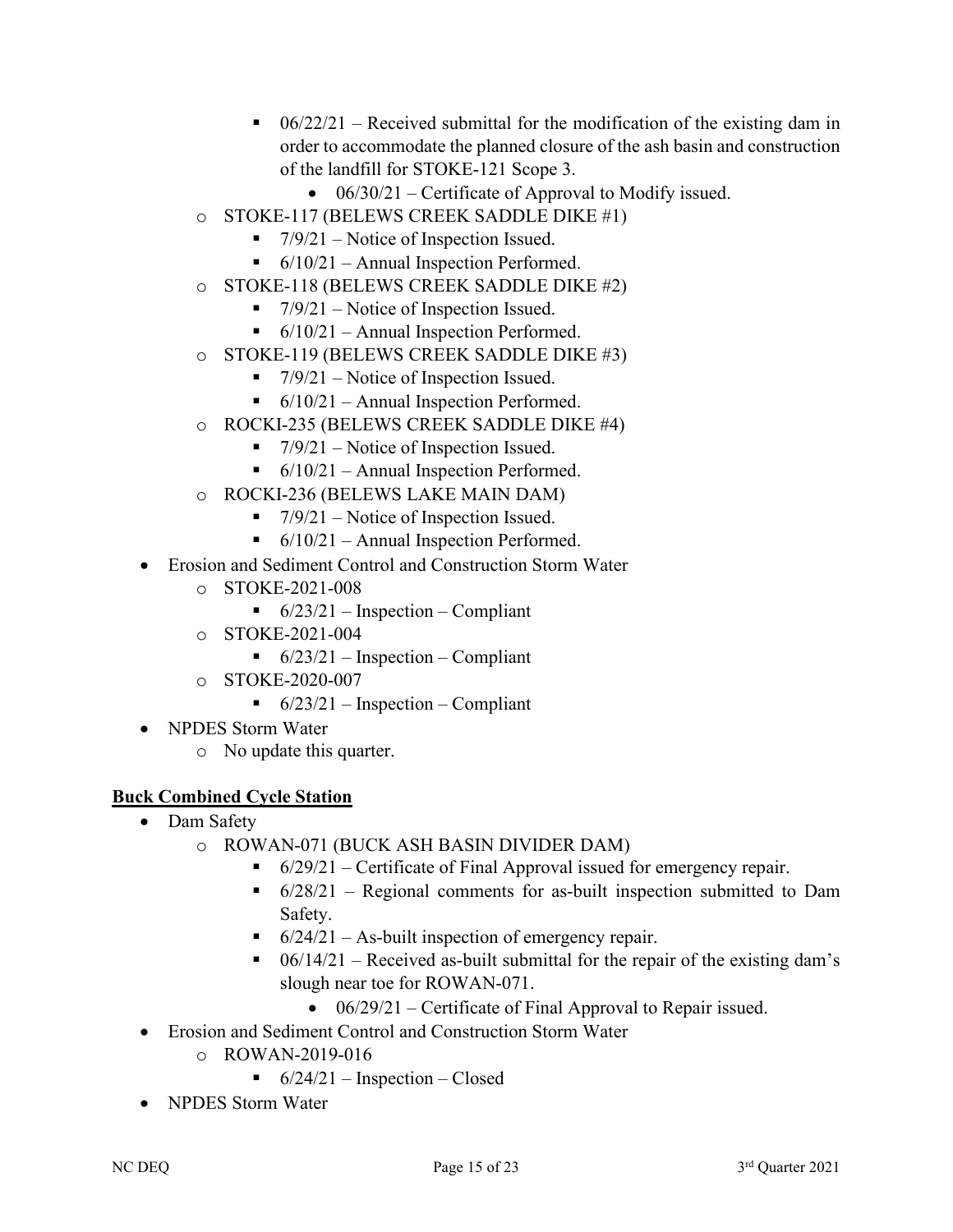o No update this quarter.

# **Cape Fear Steam Electric Plant**

- Dam Safety
	- o CHATH-022 (BUCKHORN LAKE DAM)
		- $\bullet$  03/30/21 Received revised submittal for the lowering of the crest of the existing earthen embankment in order to improve factors of safety on the downstream slopes of the embankment, and lessening the lateral forces on the eastern abutment wall for CHATH-022 Scope 3.
			- 05/12/21 Certificate of Approval to Modify issued.
	- o CHATH-075 (CAPE FEAR 1956 ASH BASIN DAM)
		- $\bullet$  08/04/21 Received submittal requesting a change of EOR for CHATH-075 Scope 7.
	- Erosion and Sediment Control and Construction Storm Water
		- o No update this quarter.
	- NPDES Storm Water
		- o No update this quarter.

# **James E. Rogers Energy Complex (Formerly Cliffside Steam Station)**

- Dam Safety
	- o No update this quarter.
- Erosion and Sediment Control and Construction Storm Water
	- o CLEVE-2022-001 (Active Ash Basin Haul Rd Ex.)
		- $\blacksquare$  7/26/21 Express Plan received and approved on 7/6/21.
- NPDES Storm Water
	- o No update this quarter.

# **Dan River Combined Cycle Station**

- Dam Safety
	- o No update this quarter.
- Erosion and Sediment Control and Construction Storm Water
	- o No update this quarter.
- NPDES Storm Water
	- o No update this quarter.

# **H.F. Lee Energy Complex**

- Dam Safety
	- o WAYNE-031 (HF LEE INACTIVE ASH BASIN #1 DAM)
		- $\bullet$  08/09/21 Received submittal for the installation of steel sheet pile walls around the interior crest of the basin for WAYNE-031 Scope 4.
		- 06/08/21 Response to NOD received.
		- $\blacksquare$  07/30/21 Updated EAP received.
		- $\bullet$  08/13/21 Request for COAR Scope 4 (steel sheet pile installation)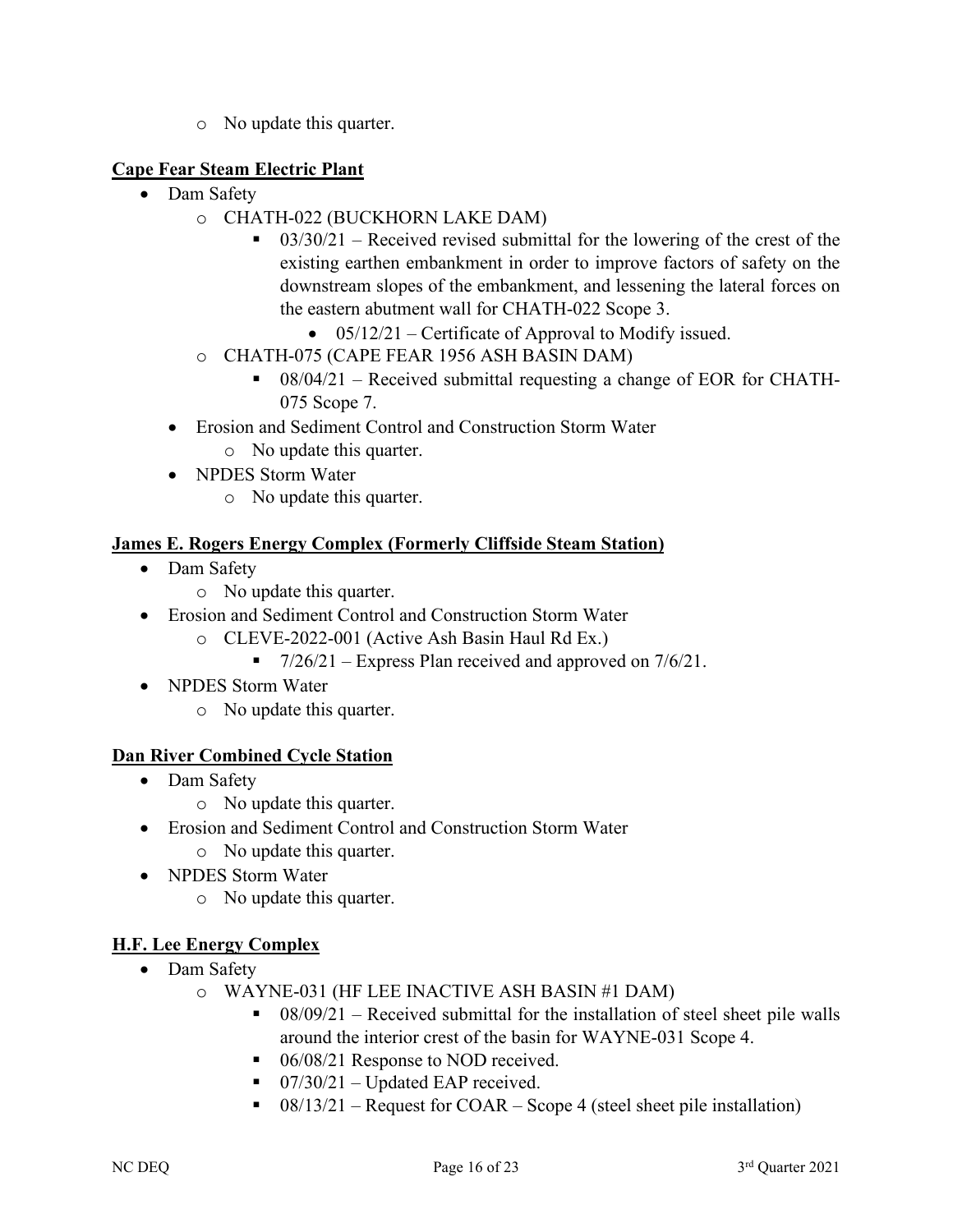- o WAYNE-032 (HF LEE INACTIVE ASH BASIN #2 DAM)
	- $\bullet$  08/13/21 Request for COAR Scope 7 (sheet pile installation)
	- $\bullet$  08/09/21 Received submittal for the installation of steel sheet pile walls around the interior crest of the basin for WAYNE-032 Scope 7.
	- $\blacksquare$  07/30/21 Updated EAP received
	- $\blacksquare$  06/08/21 Response to NOD received
- o WAYNE-009 (HF LEE COOLING LAKE DAM)
	- 05/10/21 Final Approval to Repair issued Scope 7 (Removal of vegetation along the old spillway)
	- 03/24/21 Approval of Emergency Action Plan issued.
	- $07/30/21$  Updated EAP received
- o WAYNE-022 (HF LEE ACTIVE ASH BASIN)
	- $07/30/21$  Updated EAP received
- o WAYNE-033 (HF LEE INACTIVE BASIN#3)
	- 06/08/21 Response to NOD received
	- $07/30/21$  Updated EAP received
- Erosion and Sediment Control and Construction Storm Water
	- $\circ$  05/26/2021 WAYNE-2016-010 Revision to inactive basins 1 and 2 closure
	- o 07/22/2021 WAYNE-2022-003 Duke Energy Lee Station Security upgrade (express)
- NPDES Storm Water
	- o No update this quarter.

# **Marshall Steam Station**

- Dam Safety
	- o No update this quarter.
- Erosion and Sediment Control and Construction Storm Water
	- o CATAW-2022-003
		- **Marshall 1804 Landfill (Ph 1) Closure** field inspection was done to verify the field conditions before approval.
	- o CATAW-2022-003
		- Marshall 1804 Landfill (Ph 1) Closure Express plan received on  $7/29/21$ and approved with modifications 8/2/21.
	- o CATAW-2021-020
		- Marshall Structural Fill Geosynthetic Cap Plan received on 6/22/21 and approved with modifications on 7/22/21.
- NPDES Storm Water
	- o No update this quarter.

# **Mayo Steam Electric Plant**

- Dam Safety
	- o PERSO-034 (MAYO LAKE DAM)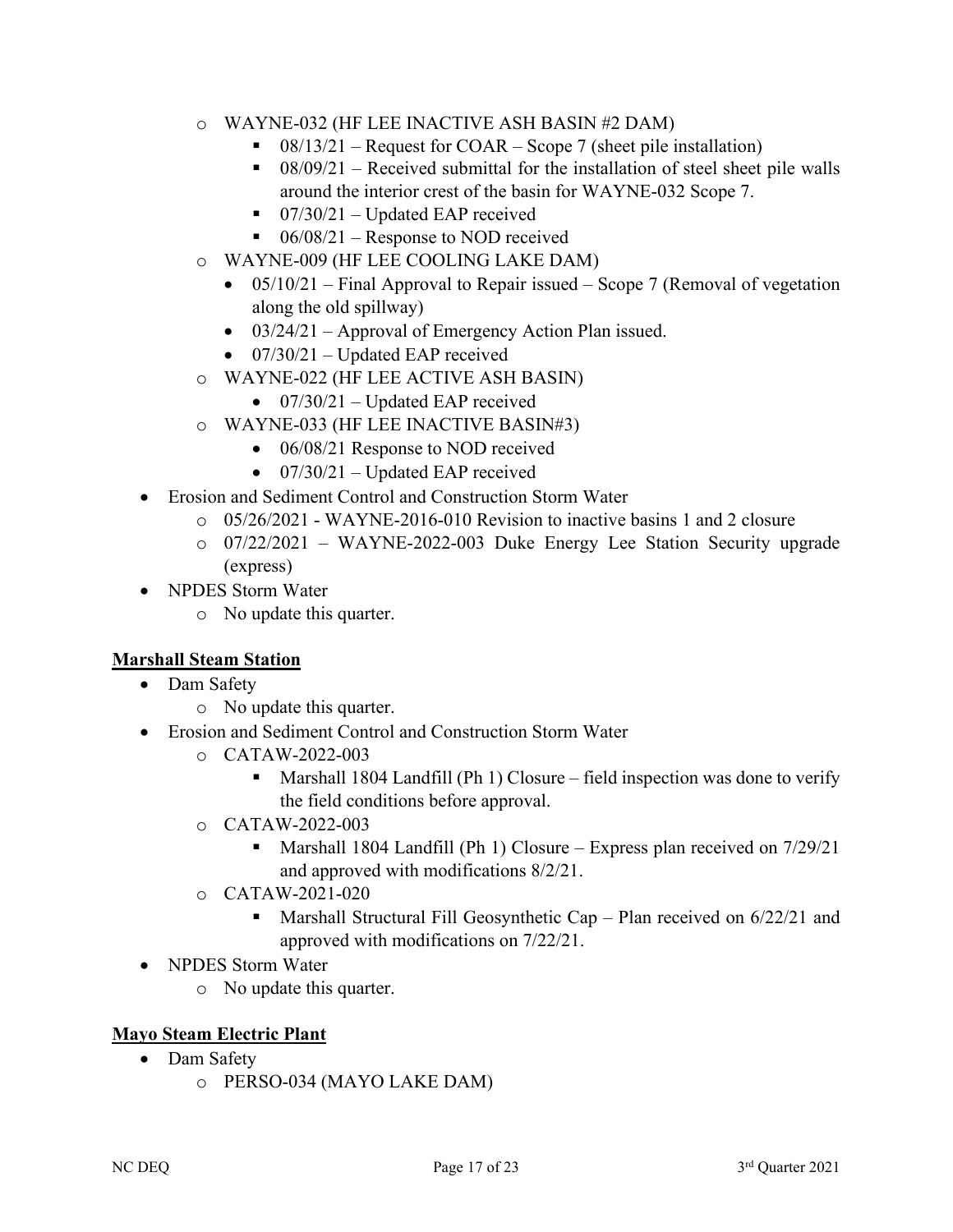- $\bullet$  05/19/21 Received submittal requesting a change of Engineer of Record for PERSO-034 Scope 3.
	- 05/21/21 Change of EOR Acceptance issued.
- 08/04/21 Received submittal requesting a change of EOR for PERSO-034 Scope 3.
- Erosion and Sediment Control and Construction Storm Water
	- o No update this quarter.
- NPDES Storm Water
	- o No update this quarter.

# **Riverbend Steam Station**

- Dam Safety
	- o No update this quarter.
- Erosion and Sediment Control and Construction Storm Water
	- o No update this quarter.
- NPDES Storm Water
	- o No update this quarter.

# **Roxboro Steam Electric Plant**

- Dam Safety
	- o No update this quarter.
- Erosion and Sediment Control and Construction Storm Water
	- o No update this quarter.
- NPDES Storm Water
	- o No update this quarter.

# **L. V. Sutton Energy Complex**

- Dam Safety
	- o No update this quarter.
- Erosion and Sediment Control and Construction Storm Water
	- $\degree$  03/05/21 The E&SC permit was closed.
- NPDES Storm Water
	- o No update this quarter.

# **Brickhaven No 2. Tract "A"**

- Dam Safety
	- o No update this quarter.
- Mining
	- o No update this quarter.
- NPDES Storm Water
	- o No update this quarter.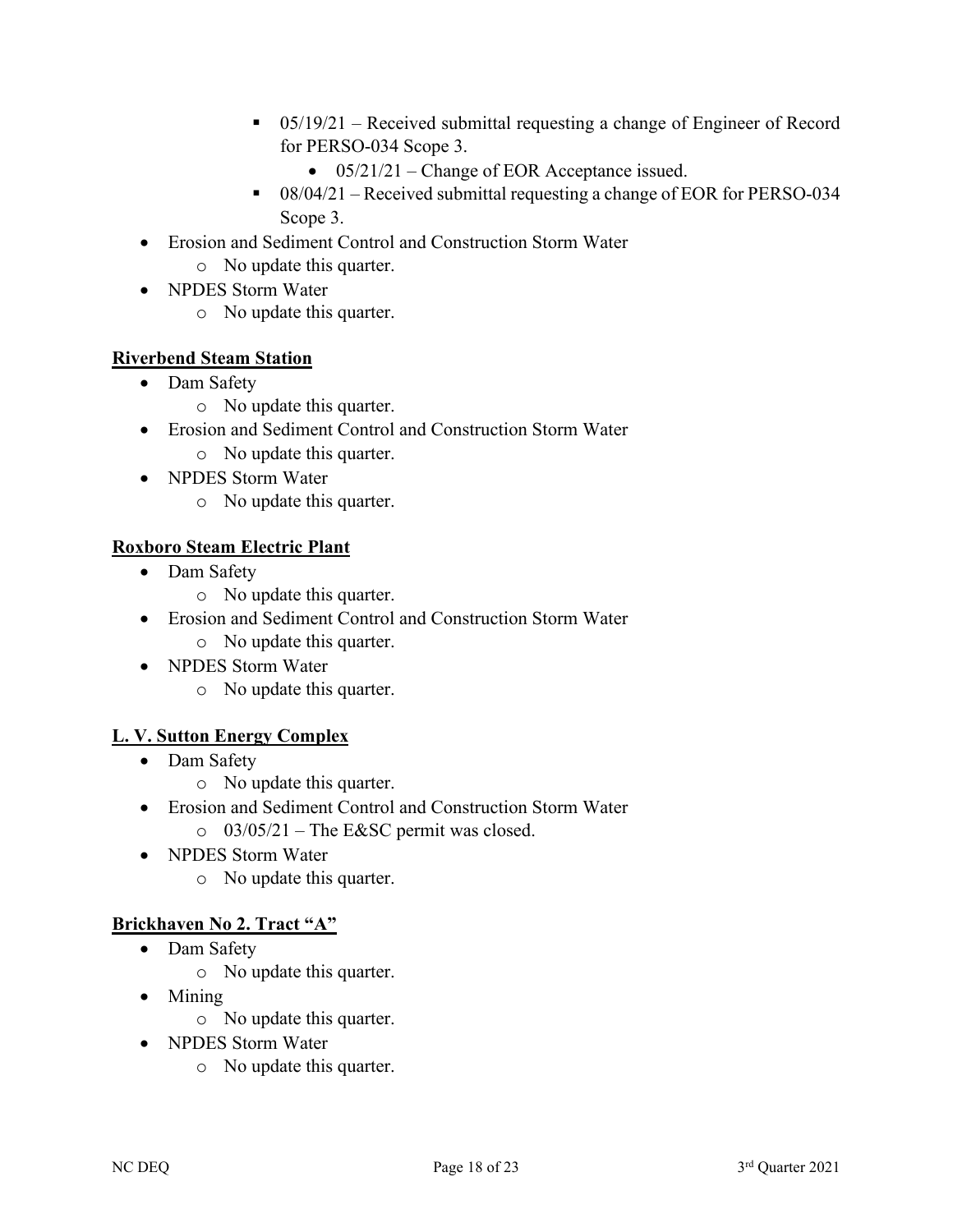# **Colon Mine Permit 53-05**

- Dam Safety
	- o No update this quarter.
- Erosion and Sediment Control
	- o No update this quarter.
- Mining
	- o 07/26/2021 Modification to change Reclamation Plan to remove plan to reclaim as coal ash structural and to reclaim with vegetation.
- NPDES Storm Water
	- o No update this quarter.

### **W. H. Weatherspoon Power Plant**

- Dam Safety
	- o ROBES-004 (Cooling Pond Dam)
		- $\bullet$  08/09/21 Issued NOD
- Erosion and Sediment Control and Construction Storm Water
	- o No update this quarter.
- NPDES Storm Water
	- o No update this quarter.

#### **Dam Status**

| <b>Plant Name</b>         | <b>NAME</b>                      | <b>STATE-</b><br>NC | <b>DAM STATUS</b>    |
|---------------------------|----------------------------------|---------------------|----------------------|
|                           |                                  | ID                  |                      |
| Allen Steam Station       | Allen Active Ash Basin Dam       | GASTO-061           | <b>ACTIVE</b>        |
| Allen Steam Station       | Allen Inactive Ash Basin Dam     | GASTO-016           | <b>INACTIVE</b>      |
| Allen Steam Station       | Allen Retention Basin Dam        | GASTO-324           | <b>ACTIVE</b>        |
| Asheville Steam           | Lake Julian Dam                  | BUNCO-088           | <b>ACTIVE</b>        |
| Electric Plant            |                                  |                     |                      |
| Asheville Steam           | Asheville 1982 Ash Pond          | BUNCO-089           | <b>DECOMISSIONED</b> |
| <b>Electric Plant</b>     | Dam                              |                     |                      |
| Asheville Steam           | Asheville 1964 Ash Pond          | BUNCO-097           | ON-GOING             |
| Electric Plant            | Dam                              |                     | <b>DECOMISSION</b>   |
| Asheville Steam           | <b>Asheville Lined Retention</b> | BUNCO-101           | ON-GOING             |
| Electric Plant            | Basin Dam                        |                     | <b>DECOMISSION</b>   |
| Asheville Steam           | North Stormwater Pond Dam        | BUNCO-504           | ON-GOING             |
| Electric Plant            |                                  |                     | <b>CONSTRUCTION</b>  |
| Asheville Steam           | South Stormwater Pond Dam        | BUNCO-505           | ON-GOING             |
| Electric Plant            |                                  |                     | <b>CONSTRUCTION</b>  |
| <b>Belews Creek Steam</b> | <b>Belews Creek Active Ash</b>   | STOKE-116           | <b>ACTIVE</b>        |
| <b>Station</b>            | Basin Dam                        |                     |                      |
| <b>Belews Creek Steam</b> | Belews Lake Dam                  | ROCKI-236           | <b>ACTIVE</b>        |
| Station                   |                                  |                     |                      |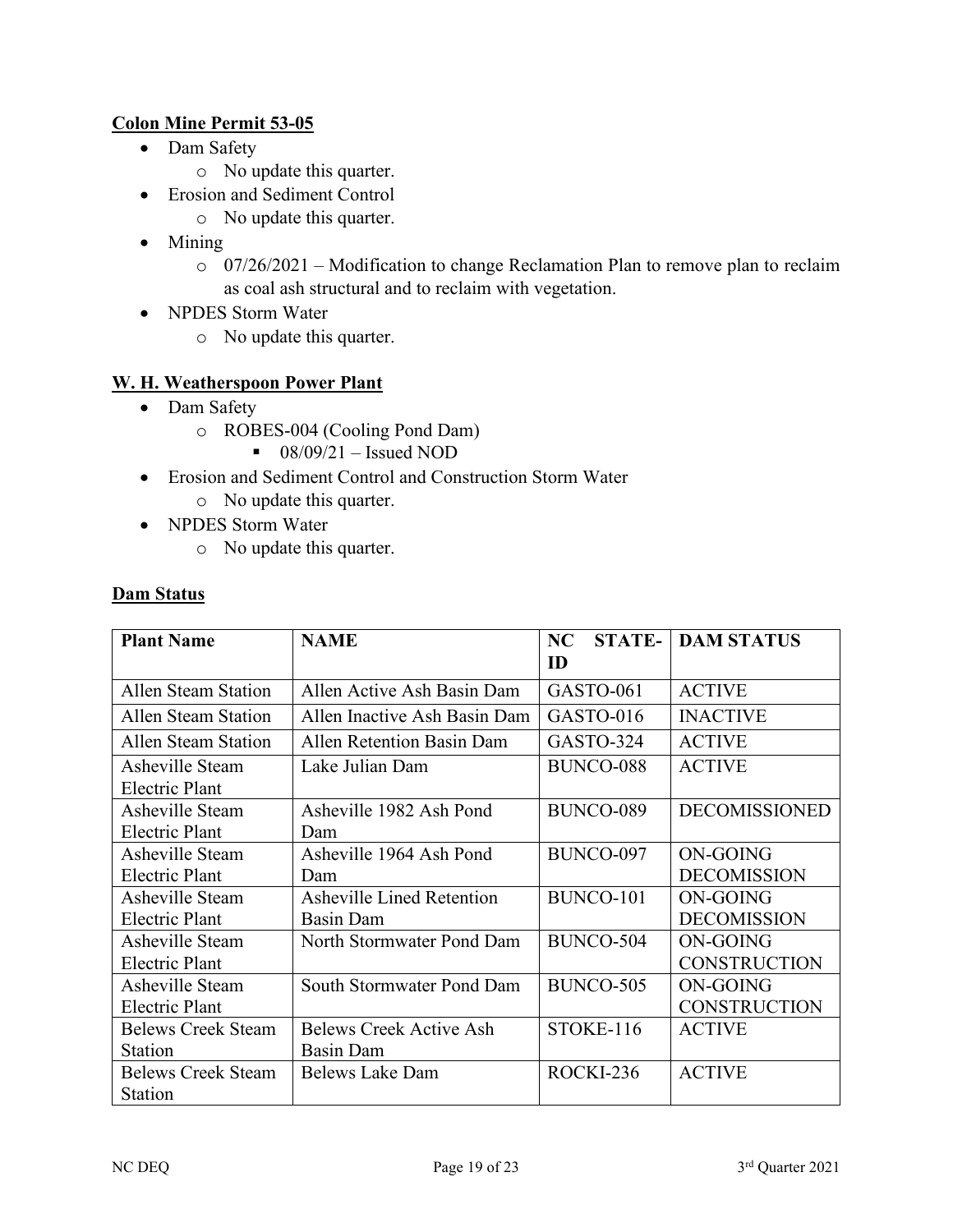| <b>Belews Creek Steam</b> | Belews Lake Saddle Dike #1          | STOKE-117 | <b>ACTIVE</b>        |
|---------------------------|-------------------------------------|-----------|----------------------|
| Station                   | Dam                                 |           |                      |
| <b>Belews Creek Steam</b> | Belews Lake Saddle Dike #2          | STOKE-118 | <b>ACTIVE</b>        |
| Station                   | Dam                                 |           |                      |
| <b>Belews Creek Steam</b> | Belews Lake Saddle Dike #3          | STOKE-119 | <b>ACTIVE</b>        |
| <b>Station</b>            | Dam                                 |           |                      |
| <b>Belews Creek Steam</b> | Belews Lake Saddle Dike #4          | ROCKI-235 | <b>ACTIVE</b>        |
| <b>Station</b>            | Dam                                 |           |                      |
| <b>Belews Creek Steam</b> | <b>Belews Creek Chemical Pond</b>   | STOKE-115 | <b>ACTIVE</b>        |
| Station                   | Dam                                 |           |                      |
| <b>Belews Creek Steam</b> | <b>Belews Creek Retention Basin</b> | STOKE-121 | <b>ACTIVE</b>        |
| Station                   | Dam                                 |           |                      |
| <b>Belews Creek Steam</b> | <b>Belews Creek Holding Basin</b>   | STOKE-120 | <b>ACTIVE</b>        |
| Station                   | Dam                                 |           |                      |
| <b>Belews Creek Steam</b> | <b>Belews Creek South Coal Pile</b> | STOKE-123 | <b>ACTIVE</b>        |
| Station                   | Dam                                 |           |                      |
| <b>Belews Creek Steam</b> | <b>Belews Creek North Coal Pile</b> | STOKE-122 | <b>ACTIVE</b>        |
| Station                   | Dam                                 |           |                      |
| <b>Buck Combined</b>      | Buck Main Ash Basin Dam             | ROWAN-047 | <b>ACTIVE</b>        |
| <b>Cycle Station</b>      |                                     |           |                      |
| <b>Buck Combined</b>      | Buck Ash Basin #1 Dam               | ROWAN-068 | <b>ACTIVE</b>        |
| <b>Cycle Station</b>      |                                     |           |                      |
| <b>Buck Combined</b>      | Buck Basin #1 to Basin #2           | ROWAN-069 | <b>ACTIVE</b>        |
| <b>Cycle Station</b>      | Dam                                 |           |                      |
| <b>Buck Combined</b>      | Buck Basin #2 to Basin #3           | ROWAN-070 | <b>ACTIVE</b>        |
| <b>Cycle Station</b>      | Dam                                 |           |                      |
| <b>Buck Combined</b>      | <b>Buck Ash Basin Divider Dam</b>   | ROWAN-071 | <b>ACTIVE</b>        |
| <b>Cycle Station</b>      |                                     |           |                      |
| <b>Buck Combined</b>      | <b>Buck Fuel Containment Dam</b>    | ROWAN-072 | <b>DECOMISSIONED</b> |
| <b>Cycle Station</b>      |                                     |           |                      |
| <b>Buck Combined</b>      | <b>Buck Beneficial Ash Wet</b>      | ROWAN-076 | <b>ACTIVE</b>        |
| <b>Cycle Station</b>      | Pond                                |           |                      |
| <b>Buck Combined</b>      | <b>Buck Beneficial Ash Dry</b>      | ROWAN-075 | <b>ACTIVE</b>        |
| <b>Cycle Station</b>      | Pond                                |           |                      |
| <b>Buck Combined</b>      | <b>Buck Retention Basin Dam</b>     | ROWAN-079 | <b>ACTIVE</b>        |
| <b>Cycle Station</b>      |                                     |           |                      |
| Cape Fear Steam           | <b>Buckhorn Lake Dam</b>            | CHATH-022 | <b>ACTIVE</b>        |
| <b>Electric Plant</b>     |                                     |           |                      |
| Cape Fear Steam           | Cape Fear 1956 Ash Pond             | CHATH-075 | <b>INACTIVE</b>      |
| <b>Electric Plant</b>     | Dam                                 |           |                      |
| Cape Fear Steam           | Cape Fear 1963 Ash Pond             | CHATH-076 | <b>INACTIVE</b>      |
| <b>Electric Plant</b>     | Dam                                 |           |                      |
| Cape Fear Steam           | Cape Fear 1970 Ash Pond             | CHATH-077 | <b>INACTIVE</b>      |
| <b>Electric Plant</b>     | Dam                                 |           |                      |
| Cape Fear Steam           | Cape Fear 1978 Ash Pond             | CHATH-078 | <b>INACTIVE</b>      |
| <b>Electric Plant</b>     | Dam                                 |           |                      |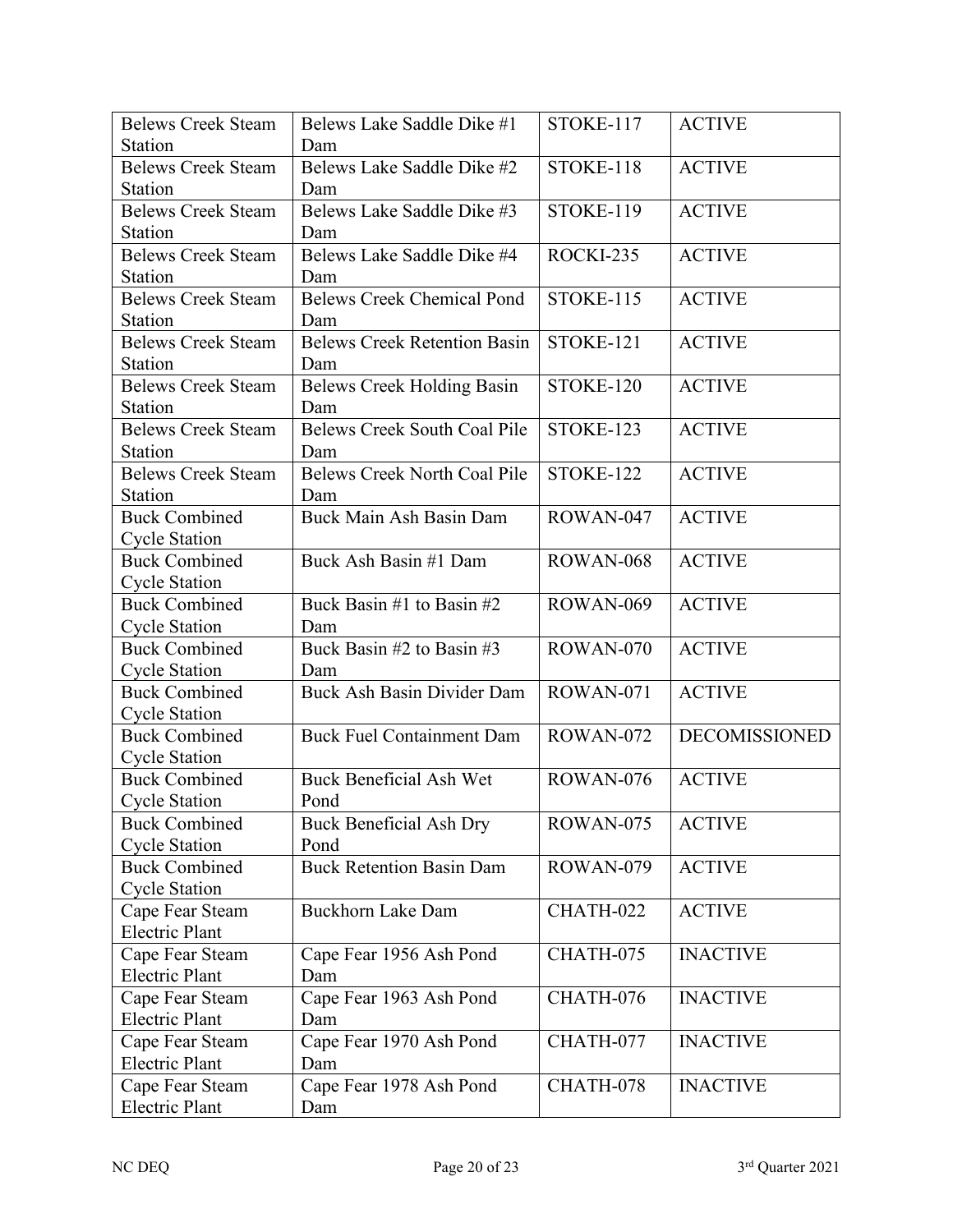| Cape Fear Steam       | Cape Fear 1985 Ash Pond          | CHATH-079        | <b>ACTIVE</b>        |
|-----------------------|----------------------------------|------------------|----------------------|
| <b>Electric Plant</b> | Dam                              |                  |                      |
| Cape Fear Steam       | Cape Fear Flood Control Dam      | CHATH-080        | <b>DECOMISSIONED</b> |
| <b>Electric Plant</b> |                                  |                  |                      |
| James E. Rogers       | Cliffside River Dam              | <b>CLEVE-053</b> | <b>ACTIVE</b>        |
| <b>Energy Complex</b> |                                  |                  |                      |
| (Cliffside Steam      |                                  |                  |                      |
| Station)              |                                  |                  |                      |
| James E. Rogers       | Cliffside Inactive Ash Basin     | RUTHE-070        | <b>INACTIVE</b>      |
| <b>Energy Complex</b> | #5 Main Dam                      |                  |                      |
| (Cliffside Steam      |                                  |                  |                      |
| Station)              |                                  |                  |                      |
| James E. Rogers       | Cliffside Inactive Ash Basin     | RUTHE-072        | <b>INACTIVE</b>      |
| <b>Energy Complex</b> | #5 Saddle Dam                    |                  |                      |
| (Cliffside Steam      |                                  |                  |                      |
| Station)              |                                  |                  |                      |
| James E. Rogers       | Cliffside Active Ash Basin       | CLEVE-050        | <b>INACTIVE</b>      |
| <b>Energy Complex</b> | <b>Upstream Dam</b>              |                  |                      |
| (Cliffside Steam      |                                  |                  |                      |
| Station)              |                                  |                  |                      |
| James E. Rogers       | Cliffside Active Ash Basin       | CLEVE-049        | <b>INACTIVE</b>      |
| <b>Energy Complex</b> | Downstream Dam                   |                  |                      |
| (Cliffside Steam      |                                  |                  |                      |
| Station)              |                                  |                  |                      |
| James E. Rogers       | <b>Cliffside Retention Basin</b> | CLEVE-047        | <b>ACTIVE</b>        |
| <b>Energy Complex</b> | Dam (Formerly Inactive Ash       |                  |                      |
| (Cliffside Steam      | Basin #1-4 Main Dam)             |                  |                      |
| Station)              |                                  |                  |                      |
| James E. Rogers       | Cliffside Active Ash Basin       | CLEVE-054        | <b>INACTIVE</b>      |
| <b>Energy Complex</b> | <b>Internal Dam</b>              |                  |                      |
| (Cliffside Steam      |                                  |                  |                      |
| Station)              |                                  |                  |                      |
| Dan River Combined    | Dan River Active Primary         | ROCKI-237        | <b>DECOMISSIONED</b> |
| <b>Cycle Station</b>  | Ash Basin Dam                    |                  |                      |
| Dan River Combined    | Dan River Active Secondary       | ROCKI-238        | DECOMISSIONED        |
| <b>Cycle Station</b>  | Ash Basin Dam                    |                  |                      |
| Dan River Combined    | Dan River Service Water          | ROCKI-241        | <b>ACTIVE</b>        |
| <b>Cycle Station</b>  | <b>Settling Pond Dam</b>         |                  |                      |
| Dan River Combined    | Dan River Low Head               | ROCKI-239        | <b>ACTIVE</b>        |
| <b>Cycle Station</b>  | Diversion Dam                    |                  |                      |
| H.F. Lee Energy       | H.F. Lee Cooling Lake Dam        | WAYNE-009        | <b>ACTIVE</b>        |
| Complex               |                                  |                  |                      |
| H.F. Lee Energy       | H.F. Lee Active Ash Basin        | WAYNE-022        | <b>INACTIVE</b>      |
| Complex               | Dam                              |                  |                      |
| H.F. Lee Energy       | H.F. Lee Inactive Ash Basin 1    | WAYNE-031        | <b>INACTIVE</b>      |
| Complex               | Dam                              |                  |                      |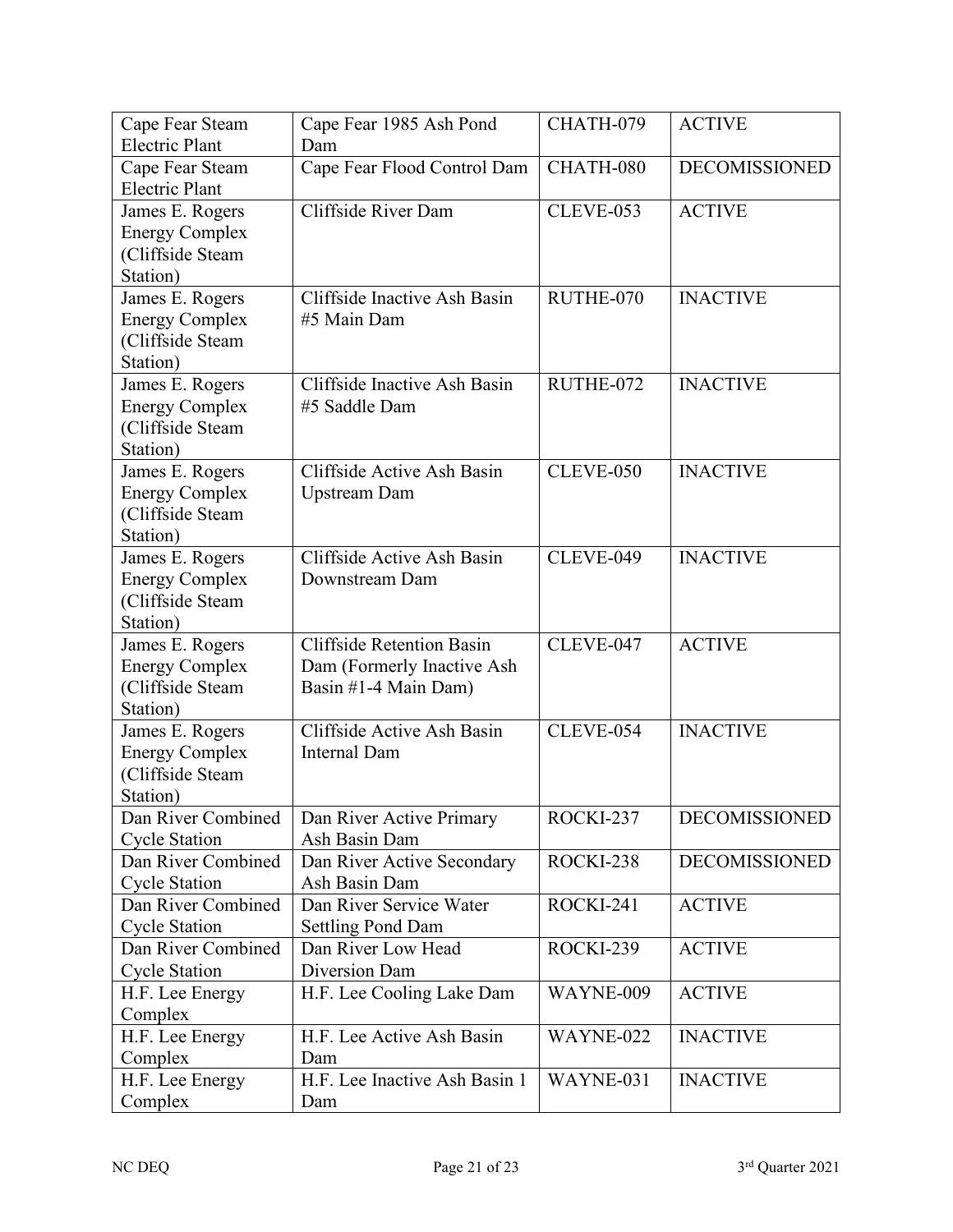| H.F. Lee Energy          | H.F. Lee Inactive Ash Basin 2     | WAYNE-032        | <b>INACTIVE</b>      |
|--------------------------|-----------------------------------|------------------|----------------------|
| Complex                  | Dam                               |                  |                      |
| H.F. Lee Energy          | H.F. Lee Inactive Ash Basin 3     | WAYNE-033        | <b>INACTIVE</b>      |
| Complex                  | Dam                               |                  |                      |
| H.F. Lee Energy          | H.F. Lee Permanent                | WAYNE-036        | <b>ACTIVE</b>        |
| Complex                  | <b>Stormwater Pond Dam</b>        |                  |                      |
| H.F. Lee Energy          | H.F. Lee Triangular Pond          | WAYNE-034        | <b>DECOMISSIONED</b> |
| Complex                  | Dam                               |                  |                      |
| Marshall Steam           | Marshall Active Ash Basin         | CATAW-054        | <b>INACTIVE</b>      |
| Station                  | Dam                               |                  |                      |
| Marshall Steam           | <b>Marshall Retention Basin</b>   | CATAW-076        | <b>ACTIVE</b>        |
| Station                  | Dam                               |                  |                      |
| Marshall Steam           | Marshall Holding Basin Dam        | CATAW-075        | <b>ACTIVE</b>        |
| Station                  |                                   |                  |                      |
| Marshall Steam           | <b>Marshall West Temporary</b>    | CATAW-077        | <b>ACTIVE</b>        |
| <b>Station</b>           | <b>SWP</b>                        |                  |                      |
| Marshall Steam           | <b>Marshall East Temporary</b>    | CATAW-078        | <b>DECOMISSIONED</b> |
| Station                  | <b>SWP</b>                        |                  |                      |
| Mayo Steam Electric      | Mayo Lake Dam                     | PERSO-034        | <b>ACTIVE</b>        |
| Plant                    |                                   |                  |                      |
| Mayo Steam Electric      | Mayo Active Ash Pond Dam          | <b>PERSO-035</b> | <b>INACTIVE</b>      |
| Plant                    |                                   |                  |                      |
| Mayo Steam Electric      | Mayo FGD Settling Pond            | <b>PERSO-036</b> | <b>DECOMISSIONED</b> |
| Plant                    | Dam                               |                  |                      |
| Mayo Steam Electric      | Mayo FGD Flush Pond Dam           | <b>PERSO-037</b> | <b>DECOMISSIONED</b> |
| Plant                    |                                   |                  |                      |
| Mayo Steam Electric      | Mayo Coal Pile Dam                | PERSO-046        | <b>ACTIVE</b>        |
| Plant                    |                                   |                  |                      |
| Mayo Steam Electric      | Mayo FGD Settling Basin           | <b>PERSO-049</b> | <b>ACTIVE</b>        |
| Plant                    | Dam                               |                  |                      |
| Mayo Steam Electric      | Mayo Retention Basin Dam          | <b>PERSO-050</b> | <b>ACTIVE</b>        |
| Plant                    |                                   |                  |                      |
| Riverbend Steam          | Riverbend Active Primary          | GASTO-097        | <b>DECOMISSIONED</b> |
| <b>Station</b>           | Ash Basin Dam                     |                  |                      |
| Riverbend Steam          | Riverbend Active Secondary        | GASTO-098        | <b>DECOMISSIONED</b> |
| Station                  | Ash Basin Dam                     |                  |                      |
| Riverbend Steam          | Riverbend Intermediate Dam        | GASTO-099        | <b>DECOMISSIONED</b> |
| Station                  |                                   |                  |                      |
| Riverbend Steam          | <b>Riverbend Fuel Containment</b> | GASTO-105        | DECOMISSIONED        |
|                          |                                   |                  |                      |
| Station<br>Roxboro Steam | Dam                               |                  | <b>ACTIVE</b>        |
|                          | Lake Hyco Dam                     | <b>PERSO-002</b> |                      |
| Electric Plant           |                                   | <b>PERSO-013</b> | <b>ACTIVE</b>        |
| Roxboro Steam            | Roxboro Afterbay Dam              |                  |                      |
| <b>Electric Plant</b>    | Reservoir                         |                  |                      |
| Roxboro Steam            | Roxboro West Ash Basin            | <b>PERSO-038</b> | <b>ACTIVE</b>        |
| Electric Plant           | Dam                               |                  |                      |